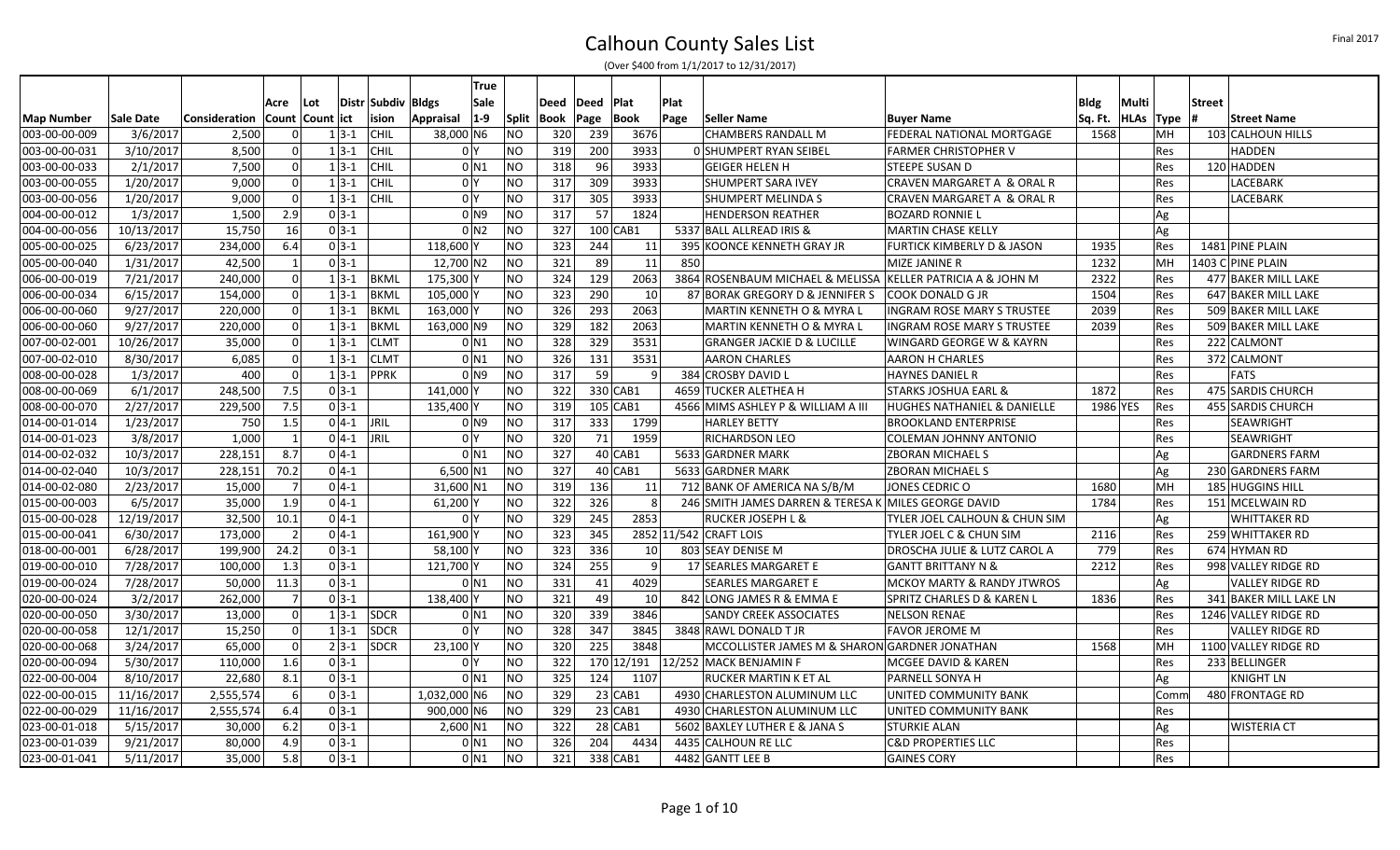|               |            |                                     |          |                  |                    | <b>True</b>                 |              |      |      |            |                                                           |                                                           |         |       |            |                      |
|---------------|------------|-------------------------------------|----------|------------------|--------------------|-----------------------------|--------------|------|------|------------|-----------------------------------------------------------|-----------------------------------------------------------|---------|-------|------------|----------------------|
|               |            |                                     | Acre     | Lot              | Distr Subdiv Bldgs | Sale                        |              | Deed | Deed | Plat       | Plat                                                      |                                                           | Bldg    | Multi |            | <b>Street</b>        |
| Map Number    | Sale Date  | Consideration   Count   Count   ict |          |                  | ision              | $ 1-9 $<br><b>Appraisal</b> | <b>Split</b> | Book | Page | Book       | Seller Name<br>Page                                       | <b>Buyer Name</b>                                         | Sq. Ft. |       | HLAs Type  | <b>Street Name</b>   |
| 023-00-01-043 | 3/8/2017   | 208,660                             | $\Omega$ | $1 3-1 $         | RMIL               | 0 Y                         | <b>NO</b>    | 320  |      | $22$ CAB1  | 4815 HURRICANE CONSTRUCTION INC                           | <b>MARTIN BRITTANY ANN</b>                                | 2511    |       | <b>Res</b> | 121 RIVER MILL       |
| 023-00-01-044 | 4/7/2017   | 211,490                             | $\Omega$ | $1 3-1$          | RMIL               | 0 <sup>1</sup>              | NO           | 321  |      | $22$ CAB1  | 4815 HURRICANE CONSTRUCTION INC                           | FLUDD JAUNITAS & KEVIN A                                  | 2872    |       | Res        | 129 RIVER MILL       |
| 023-00-01-045 | 7/28/2017  | 194,490                             | $\Omega$ | $1 3-1$          | RMIL               | 0 <sup>N</sup>              | <b>NO</b>    | 324  |      | 342 CAB1   | 4815 HURRICANE CONSTRUCTION INC                           | <b>BEAM ADAM JARROD &amp;</b>                             | 2350    |       | Res        | 203 RIVER BROOK      |
| 023-00-01-051 | 4/3/2017   | 30,000                              | $\Omega$ | $1 3-1 $         | RMIL               | 0 <sup>N</sup>              | <b>NO</b>    | 320  |      | 346 CAB1   | 4815 CHAPMAN HOWARD L                                     | <b>QUINTON MATTHEW</b>                                    |         |       | Res        | <b>RIVER MILL</b>    |
| 023-00-01-054 | 4/6/2017   | 243,640                             | $\Omega$ | $1 3-1 $         | RMIL               | 0 <sup>Y</sup>              | <b>NO</b>    | 321  |      | $18$ CAB1  | 4815 JACKSON DEV ASSOC                                    | LOTSEY JASON E & ROBIN B                                  | 3729    |       | Res        | 150 RIVER MILL       |
| 023-00-02-035 | 1/3/2017   | 700                                 | 1.3      | $0 3-1$          |                    | 0 N9                        | NO           | 317  | 61   |            | <b>CROSBY DAVID L</b>                                     | <b>HAYNES DANIEL R</b>                                    |         |       | Res        |                      |
| 023-00-03-030 | 8/18/2017  | 128,000                             | $\Omega$ | $1 3-1 $         | <b>WOLF</b>        | 93,400 Y                    | <b>NO</b>    | 325  | 132  | 10         | 677 RILEY JAMES NEAL                                      | <b>DERRICK CARL E &amp; LORA JTWROS</b>                   | 1446    |       | Res        | 105 WOLFE LAKE LN    |
| 023-00-03-074 | 7/11/2017  | 18,000                              | 3.5      | $0 3-1$          |                    | $0$ N <sub>1</sub>          | NO           | 324  | 106  |            | <b>SPIRES JAMES L</b>                                     | AVANT-CONGAREE RIVERBEND LLC                              |         |       | Res        | <b>OLD STATE</b>     |
| 028-00-00-016 | 7/20/2017  | 457,805                             | 115.9    | $0 3-1$          |                    | 34,900 Y                    | <b>NO</b>    | 324  | 140  | 3515       |                                                           | CONGAREE RIVERBEND FARMS LLC AVANT CONGAREE RIVERBEND LLC | 768     |       | Res        | 685 OLD STATE        |
| 029-00-00-025 | 11/10/2017 | 225,000                             | $\Omega$ | $1 3-1 $         | PNCN               | 132,100 N1                  | <b>NO</b>    | 328  | 210  | 1289       | <b>HENDERSON JOSEPH S/K E</b>                             | PAGE ROBERT P JR & CONNIE L                               | 1989    |       | Res        | 121 SMOKE RISE LN    |
| 029-00-00-055 | 11/10/2017 | 225,000                             | $\Omega$ | $1 3-1$          | <b>PNCN</b>        | $0$ N <sub>1</sub>          | <b>NO</b>    | 328  | 210  |            | HENDERSON JOSEPH S & KATHERIN PAGE ROBERT P JR & CONNIE L |                                                           |         |       | Res        |                      |
| 030-00-02-007 | 5/23/2017  | 145,990                             | 0        | $1 3-1 $         | <b>CRPL</b>        | 0 <sup>Y</sup>              | <b>NO</b>    | 322  | 152  | 4223       | HURRICANE CONSTRUCTION INC                                | POLSON BETHANY ALBERTA                                    | 1621    |       | Res        | 114 SANDY RUN        |
| 030-00-02-049 | 4/21/2017  | 152,500                             | 38.2     | $0 3-1$          |                    | 0 <sup>N</sup>              | NO           | 321  | 236  | 3638       | KRUNTZ WILLIAM HARPER ET AL                               | KRUNTZ WILLIAM HARPER ET AL                               |         |       | Ag         | <b>OLD STATE RD</b>  |
| 030-00-02-056 | 5/12/2017  | 158,060                             | $\Omega$ | $1 3-1 $         | <b>CRPL</b>        | 0 <sup>1</sup>              | NO           | 322  |      | 12/163     | $C-5366$<br><b>GEIGER HELEN M</b>                         | <b>FIELDS MICHAEL B</b>                                   | 1621    |       | Res        | 105 EDEN BROOK       |
| 030-00-02-057 | 1/30/2017  | 205,500                             | $\Omega$ | $1 3-1$          | <b>CRPL</b>        | 0 <sup>1</sup>              | <b>NO</b>    | 318  | 171  | 3943       | <b>GEIGER HELEN M</b>                                     | FISHER RONALD J & TAMI A                                  | 3809    |       | Res        | 104 EDEN BROOK       |
| 030-00-02-058 | 2/3/2017   | 179,960                             | $\Omega$ | $1 3-1$          | <b>CRPL</b>        | 0 <sup>N</sup>              | <b>NO</b>    | 318  | 311  | 3943       | <b>SEC FED TR AS TRUSTEE</b>                              | <b>WRIGHT CONNIE</b>                                      | 2477    |       | Res        | 114 EDEN BROOK       |
| 030-00-02-058 | 2/3/2017   | 179,960                             | $\Omega$ | $1 3-1 $         | <b>CRPL</b>        | 0 <sup>1</sup>              | <b>NO</b>    | 318  | 311  | 3943       | HURRICANE CONSTRUCTION INC                                | <b>WRIGHT CONNIE</b>                                      | 2477    |       | Res        | 114 EDEN BROOK       |
| 030-00-02-059 | 3/3/2017   | 157,490                             | $\Omega$ | $1 \times 3 - 1$ | <b>CRPL</b>        | 0 <sup>1</sup>              | <b>NO</b>    | 319  | 181  | 3943       | HURRICANE CONSTRUCTION INC                                | <b>BEARDEN STEPHEN WESLEY</b>                             | 1488    |       | Res        | 120 EDEN BROOK       |
| 030-00-02-060 | 3/29/2017  | 137,200                             | $\Omega$ | $1 3-1$          | <b>CRPL</b>        | 0 <sup>1</sup>              | <b>NO</b>    | 321  |      | 26 CAB1    | 5366 HURRICANE CONSTRUCTION INC                           | REECE MICHAEL                                             | 1604    |       | Res        | 126 EDEN BROOK       |
| 030-00-02-061 | 1/13/2017  | 28,250                              | 0        | $1 3-1$          | <b>CRPL</b>        | $0$ N <sub>1</sub>          | NO           | 317  |      | $271$ CAB1 | 5366 SEC FED TR AS TRUSTEE                                | HURRICANE CONSTRUCTION INC                                | 1537    |       | Res        | 140 EDEN BROOK       |
| 030-00-02-061 | 3/14/2017  | 152,500                             | $\Omega$ | $1 3-1$          | <b>CRPL</b>        | 0 <sup>1</sup>              | <b>NO</b>    | 320  |      | $229$ CAB1 | 5366 HURRICANE CONSTRUCTION INC                           | <b>MACK SHAKILA</b>                                       | 1537    |       | Res        | 140 EDEN BROOK       |
| 030-00-02-069 | 1/6/2017   | 215,680                             | $\Omega$ | $1 3-1$          | <b>CRPL</b>        | 0 <sup>1</sup>              | <b>NO</b>    | 317  | 191  | 3943       | HURRICANE CONSTRUCTION INC                                | YOUN ASAUNTE                                              | 3809    |       | Res        | 177 EDEN BROOK       |
| 030-00-02-070 | 1/13/2017  | 28,250                              | 0        | $1 3-1$          | <b>CRPL</b>        | $0$ N <sub>1</sub>          | <b>NO</b>    | 317  |      | $271$ CAB1 | 5366 SEC FED TR AS TRUSTEE                                | HURRICANE CONSTRUCTION INC                                | 1621    |       | Res        | 171 EDEN BROOK       |
| 030-00-02-070 | 6/15/2017  | 145,990                             | 0 I      | $1 3-1$          | <b>CRPL</b>        | 0 <sup>1</sup>              | <b>NO</b>    | 323  |      | $214$ CAB1 | 5366 HURRICANE CONSTRUCTION INC                           | <b>MCINTYRE ANNIE</b>                                     | 1621    |       | Res        | 171 EDEN BROOK       |
| 030-00-02-071 | 1/31/2017  | 147,805                             | $\Omega$ | $1 3-1 $         | <b>CRPL</b>        | 136,700 Y                   | <b>NO</b>    | 318  | 167  | 3943       | HURRICANE CONSTRUCTION INC                                | GREEN ASHFORD ARETHA                                      | 1621    |       | Res        | 163 EDEN BROOK       |
| 030-00-02-077 | 4/12/2017  | 2,450                               | 0.2      | $0 3-1$          |                    | $0$ <sub>N1</sub>           | <b>YES</b>   | 321  | 174  | 12         | 244 SPIRES KENNETH D & STEVEN W                           | TAYLOR HENRY H & GEORGE P                                 |         |       | Res        |                      |
| 031-00-00-045 | 6/29/2017  | 1,310,000                           | 1.4      | $0 3-1 $         |                    | $0$ N <sub>1</sub>          | <b>NO</b>    | 324  |      | 8 CAB1     | 5555 JR LEX 2 LLC                                         | BTW-DG INVESTMENTS LLC ET AL                              |         |       | Comm       | 1700 OLD STATE       |
| 031-00-00-046 | 4/12/2017  | 71,000                              | 2.2      | $0 3-1 $         |                    | 168,500 N1                  | <b>YES</b>   | 321  | 126  |            | TAYLOR KATHERINE MARIE                                    | <b>COUNCIL &amp; TRUSTEES OF</b>                          | 2603    |       | Res        | 403 RO ROOTS POND RD |
| 032-00-02-029 | 10/27/2017 | 150,000                             |          | $0 3-1 $         |                    | 134,200 Y                   | <b>NO</b>    | 328  | 15   | 11         | 85 DOAN KATHLEEN S                                        | <b>COLLINS VAN B &amp; CHRISTINE B</b>                    | 2000    |       | Res        | 501 VALLEY RIDGE RD  |
| 032-00-03-062 | 10/20/2017 | 40,000                              |          | $1 3-1 $         | BCKE               | 19,200 N1                   | <b>NO</b>    | 328  | q    | 12         | 237 MCCULLA SCOTT D & CLARISSA E                          | <b>DRAKE DEBBIE ANN</b>                                   | 1280    |       | MН         | 150 BUCKHEAD LN      |
| 035-00-00-019 | 6/16/2017  | 270,000                             | 16.7     | $0 4-1$          | LVAL               | 141,100 Y                   | <b>NO</b>    | 324  | 68   | 3695       | <b>HERRING HERBERT C JR &amp;</b>                         | MERELO CHRISTIAN M & CARRIE                               | 1980    |       | Res        | 210 PRECIOUS CT      |
| 037-00-00-046 | 4/26/2017  | 28,000                              | q        | $0 4-1$          | SPHL               | 0 <sup>1</sup>              | <b>NO</b>    | 321  | 178  | 3590       | REAL HOLDINGS LLC                                         | MERRILL BRIAN LEE &                                       |         |       | Res        | 98 DEARBORN          |
| 038-00-00-034 | 3/21/2017  | 98,000                              | 5.5      | $0 4-1$          |                    | 34,800 N1                   | <b>NO</b>    | 320  | 117  | 12         | 247 FERLAND MARY ANN & CONRAD JT TWO CREEKS LLC           |                                                           | 2112    |       | MН         | 277 KAIGLER RD       |
| 039-00-00-027 | 1/27/2017  | 3,000                               | 3.6      | $0 4-1 $         |                    | 0 N9                        | <b>NO</b>    | 318  | 52   |            | <b>STURKIE JAMES A</b>                                    | <b>HOEFER DANIEL</b>                                      |         |       | Ag         |                      |
| 040-00-00-075 | 7/28/2017  | 20,000                              | 6.1      | $0 4-1 $         |                    | $0$ N <sub>1</sub>          | <b>YES</b>   | 324  | 263  | 3778       | <b>WELCH JOSEPH JAMES</b>                                 | OSWALD RODNEY S & LITTLE O KAY                            |         |       | Res        |                      |
| 041-00-00-001 | 10/26/2017 | 10,000                              | -5       | $0 4-1$          |                    | 41,800 N1                   | <b>NO</b>    | 327  | 214  |            | ZEIGLER DAVID E SR &                                      | <b>HUGGINES EDWARD</b>                                    | 1216    |       | Res        | 1394 AZ RD           |
| 043-00-00-010 | 9/27/2017  | 225,000                             | 76.8     | $0 4-1$          |                    | 0 <sup>N</sup>              | <b>NO</b>    | 327  | 33   |            | <b>FARMAN AMANDA INABINET</b>                             | OLD SOUTH MATERIALS LLC                                   |         |       | Ag         | <b>MURPH MILL</b>    |
| 045-00-00-018 | 2/22/2017  | 38,000                              | 170      | $0 4-1 $         |                    | 0 N9                        | <b>NO</b>    | 319  | 28   |            | JONES PAULINE H ET AL                                     | SMITH BENNY L                                             |         |       | Ag         |                      |
| 045-00-00-029 | 1/5/2017   | 111,000                             | 11.1     | $0 4-1$          |                    | $0$ <sub>N1</sub>           | <b>YES</b>   | 317  |      | 233 CAB1   | 5573 SZAKOVITS BRIAN P                                    | <b>HICKS RYAN M</b>                                       | 656     |       | Res        | 841 BULL SWAMP       |
| 047-00-02-005 | 1/12/2017  | 24,000                              | 13       | $0 4-1$          |                    | 17,000 N1                   | <b>NO</b>    | 317  |      | 291 CAB1   | 5574 CITIFINANCIAL SERVICING LLC                          | SIMONEAU RICHARD                                          | 1148    |       | <b>Res</b> | 7461 COLUMBIA RD     |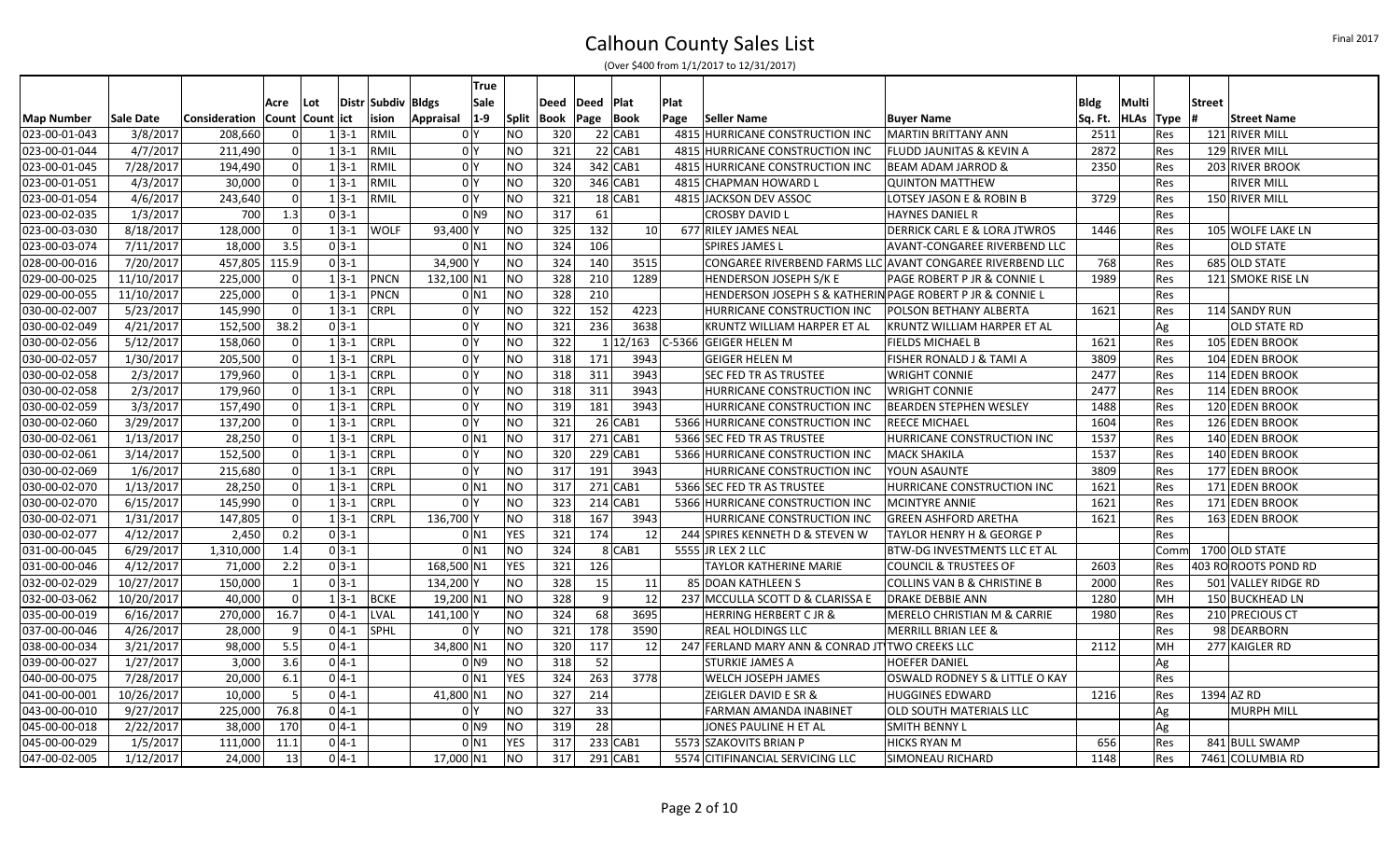|                   |            |               |      |                     |          |                    |            | True                |                |      |                |            |      |                                                   |                                      |             |           |     |               |                            |
|-------------------|------------|---------------|------|---------------------|----------|--------------------|------------|---------------------|----------------|------|----------------|------------|------|---------------------------------------------------|--------------------------------------|-------------|-----------|-----|---------------|----------------------------|
|                   |            |               | Acre | l Lot               |          | Distr Subdiv Bldgs |            | Sale                |                | Deed | Deed           | Plat       | Plat |                                                   |                                      | <b>Bldg</b> | Multi     |     | <b>Street</b> |                            |
| <b>Map Number</b> | Sale Date  | Consideration |      | Count   Count   ict |          | ision              | Appraisal  | $ 1-9 $             | Split          | Book | Page           | Book       | Page | Seller Name                                       | <b>Buyer Name</b>                    | Sq. Ft.     | HLAs Type |     |               | <b>Street Name</b>         |
| 049-00-01-017     | 2/27/2017  | 1,000,000     |      | $\overline{0}$      | $1 4-1$  | GLEN               |            | 0 Y                 | NΟ             | 319  |                | 141 CAB1   |      | 5585 CULCLASURE FARM TRACT LLC                    | <b>HARMON LLOYD R</b>                | 1596        |           | Res |               | 848 BIG BEAVER CREEK       |
| 049-00-01-018     | 4/25/2017  | 10,000        |      | $\mathbf 0$         | $1 4-1$  | <b>GLEN</b>        |            | 0 <sup>1</sup>      | NO.            | 321  | 152            |            |      | WILLIAMS ELIZABETH GRAY                           | <b>HARMON LLOYD R</b>                |             |           | Res |               | <b>BIG BEAVER CREEK RD</b> |
| 049-00-01-019     | 6/2/2017   | 1,800,000     |      | $\mathbf 0$         | $2 4-1 $ | <b>GLEN</b>        |            | $0$ N1              | <b>NO</b>      | 322  |                | 294 CAB1   |      | 5608 CULCLASURE FARM TRACT LLC                    | FITTS STEVEN & ROSEMARY B            |             |           | Res |               | 864 BIG BEAVER CREEK RD    |
| 049-00-01-022     | 6/2/2017   | 1,800,000     |      | $\mathbf 0$         | $1 4-1$  | <b>GLEN</b>        |            | $0$ <sub>N1</sub>   | <b>NO</b>      | 322  |                | 294 CAB1   |      | 5608 CULCLASURE FARM TRACT LLC                    | FITTS STEVEN & ROSEMARY B            |             |           | Res |               | SOURWOOD CT                |
| 049-00-01-024     | 6/2/2017   | 1,800,000     |      | 0                   | $1 4-1$  | <b>GLEN</b>        |            | $0$ N1              | <b>NO</b>      | 322  |                | 294 CAB1   |      | 5605 CULCLASURE FARM TRACT LLC                    | FITTS STEVEN & ROSEMARY B            |             |           | Res |               | SOURWOOD CT                |
| 049-00-01-025     | 6/2/2017   | 1,800,000     |      | 0                   | $1 4-1$  | <b>GLEN</b>        |            | $0$ N1              | <b>NO</b>      | 322  |                | $294$ CAB1 |      | 5608 CULCLASURE FARM TRACT LLC                    | FITTS STEVEN & ROSEMARY B            |             |           | Res |               | SOURWOOD CT                |
| 049-00-01-026     | 6/2/2017   | 1,800,000     |      | $\mathbf 0$         | $1 4-1$  | <b>GLEN</b>        |            | $0$ N1              | <b>NO</b>      | 322  |                | 294 CAB1   |      | 5606 CULCLASURE FARM TRACT LLC                    | FITTS STEVEN & ROSEMARY B            |             |           | Res |               | SOURWOOD CT                |
| 049-00-01-027     | 6/2/2017   | 18,000,000    |      | $\Omega$            | $1 4-1$  | <b>GLEN</b>        |            | $0$ N <sub>1</sub>  | <b>NO</b>      | 322  |                | 294 CAB1   |      | 5606 CULCLASURE FARM TRACT LLC                    | FITTS STEVEN & ROSEMARY B            |             |           | Res |               | SOURWOOD CT                |
| 049-00-01-030     | 6/2/2017   | 1,800,000     |      | $\mathbf 0$         | $1 4-1$  | <b>GLEN</b>        |            | 0 <sub>N1</sub>     | <b>NO</b>      | 322  |                | 294 CAB1   |      | 5610 CULCLASURE FARM TRACT LLC                    | FITTS STEVEN & ROSEMARY B            |             |           | Res |               | SOURWOOD CT                |
| 049-00-01-032     | 6/2/2017   | 1,800,000     | 432  |                     | $0 4-1$  |                    | 261,400 N1 |                     | NO             | 322  |                | $294$ CAB1 |      | 5610 CULCLASURE FARM TRACT LLC                    | FITTS STEVEN & ROSEMARY B            | 2184        |           | Res |               | 85 SOURWOOD CT             |
| 049-00-01-036     | 6/2/2017   | 1,800,000     | 1.8  |                     | $0 4-1$  |                    |            | $0$ N1              | NO             | 322  |                | $294$ CAB1 |      | 5610 CULCLASURE FARM TRACT LLC                    | FITTS STEVEN & ROSEMARY B            |             |           | Res |               | <b>COLUMBIA RD</b>         |
| 049-00-01-039     | 6/2/2017   | 1,800,000     |      | $\overline{2}$      | $0 4-1 $ |                    |            | 0 <sub>N1</sub>     | <b>NO</b>      | 322  |                | $294$ CAB1 |      | 5610 CULCLASURE FARM TRACT LLC                    | FITTS STEVEN & ROSEMARY B            |             |           | Res |               | <b>COLUMBIA RD</b>         |
| 049-00-01-058     | 7/28/2017  | 49,000        | 10.3 |                     | $0 4-1 $ | GHAI               |            | $0$ <sub>N1</sub>   | NO             | 324  | 261            | 5076       |      | MCDOUGALD HB JR                                   | MCDOUGALD HB JR                      | 1536        |           | MH  |               | 55 AUTUMN LN               |
| 049-00-02-001     | 6/2/2017   | 1,800,000     |      |                     | $1 4-1$  | <b>SEED</b>        |            | $0$ N1              | <b>NO</b>      | 322  |                | $294$ CAB1 |      | 5609 CULCLASURE FARM TRACT LLC                    | <b>FITTS STEVEN &amp; ROSEMARY B</b> |             |           | Res |               | <b>BIG BEAVER CREEK RD</b> |
| 049-00-02-002     | 6/2/2017   | 1,800,000     |      | $\mathbf 0$         | $1 4-1$  | <b>SEED</b>        |            | $0$ N1              | <b>NO</b>      | 322  |                | $294$ CAB1 |      | 5609 CULCLASURE FARM TRACT LLC                    | FITTS STEVEN & ROSEMARY B            |             |           | Res |               | <b>BIG BEAVER CREEK RD</b> |
| 049-00-02-003     | 6/2/2017   | 1,800,000     |      | -ol                 | $1 4-1$  | SEED               |            | $0$ N1              | <b>NO</b>      | 322  |                | 294 CAB1   |      | 5609 CULCLASURE FARM TRACT LLC                    | FITTS STEVEN & ROSEMARY B            |             |           | Res |               | <b>BIG BEAVER CREEK RD</b> |
| 049-00-02-044     | 8/3/2017   | 720,000       |      | $\mathbf 0$         | $1 4-1 $ | <b>SEED</b>        |            | 0 <sup>1</sup>      | <b>NO</b>      | 324  | 273            | 3480       |      | JOHN & ANN OFARRELL LLC                           | <b>WILLIAMS TERRIE D</b>             |             |           | Res |               | 135 SEEDLING FARM TR       |
| 049-00-02-045     | 6/2/2017   | 1,800,000     |      | $\mathbf 0$         | $2 4-1 $ | SEED               |            | $0$ N1              | <b>NO</b>      | 322  |                | $294$ CAB1 |      | 5909 CULCLASURE FARM TRACT LLC                    | <b>FITTS STEVEN &amp; ROSEMARY B</b> |             |           | Res |               | SEEDLING FARM TR           |
| 052-00-01-058     | 9/13/2017  | 10,000        | 4.3  |                     | $0 3-1$  |                    |            | 0 <sub>N1</sub>     | <b>NO</b>      | 328  | 324            | 12         |      | 192 DOWD HENRY                                    | DUGGER GARY A SR & LINDA B           |             |           | Res |               |                            |
| 052-00-02-020     | 5/25/2017  | 6,000         |      | $\overline{1}$      | $0 3-1 $ |                    |            | 0 <sup>1</sup>      | <b>NO</b>      | 322  | 181            | 10         |      | 38 HINSON HANNELORE A                             | <b>ANDREWS FRANCES W</b>             |             |           | Res |               | WOODMERE                   |
| 052-00-03-005     | 8/9/2017   | 16,000        | 2.1  |                     | $0 3-1$  |                    |            | $0$ N <sub>1</sub>  | <b>NO</b>      | 324  | 331            | 1560       |      | <b>GRUBBS GEORGE W</b>                            | LEE DONALD BRUCE                     |             |           | Res |               | 242 BOONE LN               |
| 052-00-05-001     | 10/13/2017 | 172,000       | 11.7 |                     | $0 3-1 $ |                    | 77,000     |                     | <b>NO</b>      | 327  | 102            |            |      | JOHNSON CHARLES C & AMY                           | <b>RAWLS WILLIAM</b>                 | 1697        |           | Res |               | 338 FOXGLOVE DR            |
| 053-00-01-002     | 8/14/2017  | 62,000        | 3.4  |                     | $0 3-1 $ |                    | 83,800 N6  |                     | NO             | 325  | 50             | 12         |      | 198 SECRETARY OF HOUSING & URBAN                  | <b>TAMAYO EFREM</b>                  | 1735        |           | Res |               | 2373 OLD STATE             |
| 053-00-01-013     | 1/6/2017   | 14,138        | 80.8 |                     | $0 3-1 $ |                    |            | 0 N1                | <b>NO</b>      | 317  | 219            |            |      | <b>WALKER LARRY</b>                               | TURNER GORDON M & TAMMY MACK         |             |           | Ag  |               |                            |
| 053-00-01-013     | 1/25/2017  | 14,643        | 80.8 |                     | $0 3-1 $ |                    |            | $0$ N <sub>1</sub>  | <b>NO</b>      | 318  | 43             |            |      | <b>WALKER JOHNSON NATASHA</b>                     | TURNER GORDON M & TAMMY MACK         |             |           | Ag  |               |                            |
| 053-00-01-013     | 2/18/2017  | 4,881         | 80.8 |                     | $0 3-1 $ |                    |            | 0 N1                | <b>NO</b>      | 319  | 50             |            |      | <b>BAXTER PERITA A ET AL</b>                      | TURNER GORDON M & TAMMY MACK         |             |           | Ag  |               |                            |
| 053-00-01-013     | 6/6/2017   | 2,425         | 80.8 |                     | $0 3-1 $ |                    |            | 0 N 1               | NO             | 323  | 23             |            |      | <b>BAXTER DEMETRIUS</b>                           | TURNER GORDON M & TAMMY MACK         |             |           | Ag  |               |                            |
| 053-00-01-013     | 7/6/2017   | 2,676         | 80.8 |                     | $0 3-1 $ |                    |            | $0$ N1              | NO             | 324  | 73             |            |      | <b>BAXTER DAVIUS</b>                              | TURNER GORDON M & TAMMY MACK         |             |           | Ag  |               |                            |
| 053-00-01-071     | 2/3/2017   | 600           |      | $\Omega$            | $1 3-1 $ |                    |            | $01$ N <sub>9</sub> | <b>YES</b>     | 318  | 157            | 3779B      |      | BERRY WALLACE F & JUDY C                          | TRI-AG INVESTMENT LLC                |             |           | Res |               | OLD STATE RD               |
| 053-00-01-071     | 4/10/2017  | 600           |      | $\Omega$            | $1 3-1 $ |                    |            | $01$ N <sub>9</sub> | <b>YES</b>     | 321  | 30             | $3779$ B   |      | TRI-AG INVESTMENT LLC                             | TRI-AG INVESTMENT LLC                |             |           | Res |               | OLD STATE RD               |
| 053-00-02-007     | 1/30/2017  | 11,400        |      | $\mathbf 0$         | $1 3-1 $ | <b>CFOR</b>        |            | $0$ N1              | NO             | 319  | 241            | 3292       |      | POSTON DAVID L & JACKSON BARB/DRIVER ROBERTA LYNN |                                      |             |           | Res |               | 131 WOODVINE               |
| 053-00-02-029     | 7/7/2017   | 16,500        |      | $\Omega$            | $1 3-1$  | <b>CFOR</b>        |            | 0 <sup>1</sup>      | <b>NO</b>      | 324  | 57             | 3292       |      | <b>MATTHEWS DONNY R</b>                           | <b>SMITH H PHILLIP &amp; ALLEN R</b> |             |           | Res |               | 113 CAROLINA LN            |
| 059-00-01-043     | 4/21/2017  | 45,000        | 7.9  |                     | $0 3-1$  |                    |            | 0 <sup>1</sup>      | N <sub>O</sub> | 321  | 137            | 1723       |      | <b>MYERS ROBERT L &amp;</b>                       | <b>BAUGHMAN RAY C &amp; MELISSA</b>  |             |           | Res |               | OLD SWAMP RD               |
| 059-00-01-057     | 2/1/2017   | 2,083,333     | 20   |                     | $0 3-1 $ |                    |            | 0 <sub>N1</sub>     | NO             | 318  | 152            | 5217       |      | <b>WOLFE CAROLYN K</b>                            | <b>WOLFE JAMES C</b>                 |             |           | Ag  |               |                            |
| 059-00-01-059     | 2/3/2017   | 5,700         |      | $\boldsymbol{6}$    | $0 3-1$  |                    |            | 0 <sub>N1</sub>     | <b>YES</b>     | 318  |                | 165 3731B  |      | <b>LEGRAND WENDY D</b>                            | <b>SHIRER MATTHEW B</b>              |             |           | Res |               | <b>OLD SWAMP</b>           |
| 059-00-02-025     | 4/3/2017   | 289,500       |      | $\Omega$            | $2 3-1 $ | <b>CNBL</b>        | 219,000 Y  |                     | ΝO             | 321  | 61             | 3346       |      | <b>CHAPMAN HOWARD LOUIS III</b>                   | LLOYD SUSAN DOUGLAS                  | 2023        |           | Res |               | 200 CONGAREE CT            |
| 059-00-02-041     | 6/5/2017   | 57,500        |      | $\mathbf 0$         | $1 3-1$  | <b>CNBL</b>        | 87,400 N1  |                     | <b>NO</b>      | 323  | $\overline{1}$ | 3346       |      | FEDERAL HOME LOAN MORTGAGE                        | <b>BOWEN CLINTON A III</b>           | 1288        |           | Res |               | 939 OLD SWAMP RD           |
| 059-00-02-042     | 7/20/2017  | 30,000        |      | $\Omega$            | $1 3-1$  | <b>CNBL</b>        |            | $0$ N1              | NO             | 324  | 117            | 3346       |      | ROGERS BARRY ARNOLD                               | ROGERS BARRY ARNOLD                  |             |           | Res |               | 125 CONGAREE CT            |
| 059-00-02-064     | 7/14/2017  | 33,500        | 3.5  |                     | $0 3-1$  | <b>RRES</b>        | $3,500$ Y  |                     | NΟ             | 324  | 123            | 1460       |      | 1628 CRIM DONALD E & JILL M                       | AJW LLC                              |             |           | Res |               | RIVER RIDGE WAY            |
| 059-00-02-068     | 5/23/2017  | 255,000       | 6.3  |                     | $0 3-1$  |                    | 217,500 Y  |                     | NO.            | 322  | 135            | 5027       |      | MALANDRINO MICHAEL J & ET AL STEWART VICKI D      |                                      | 3120        |           | Res |               | 1199 OLD SWAMP RD          |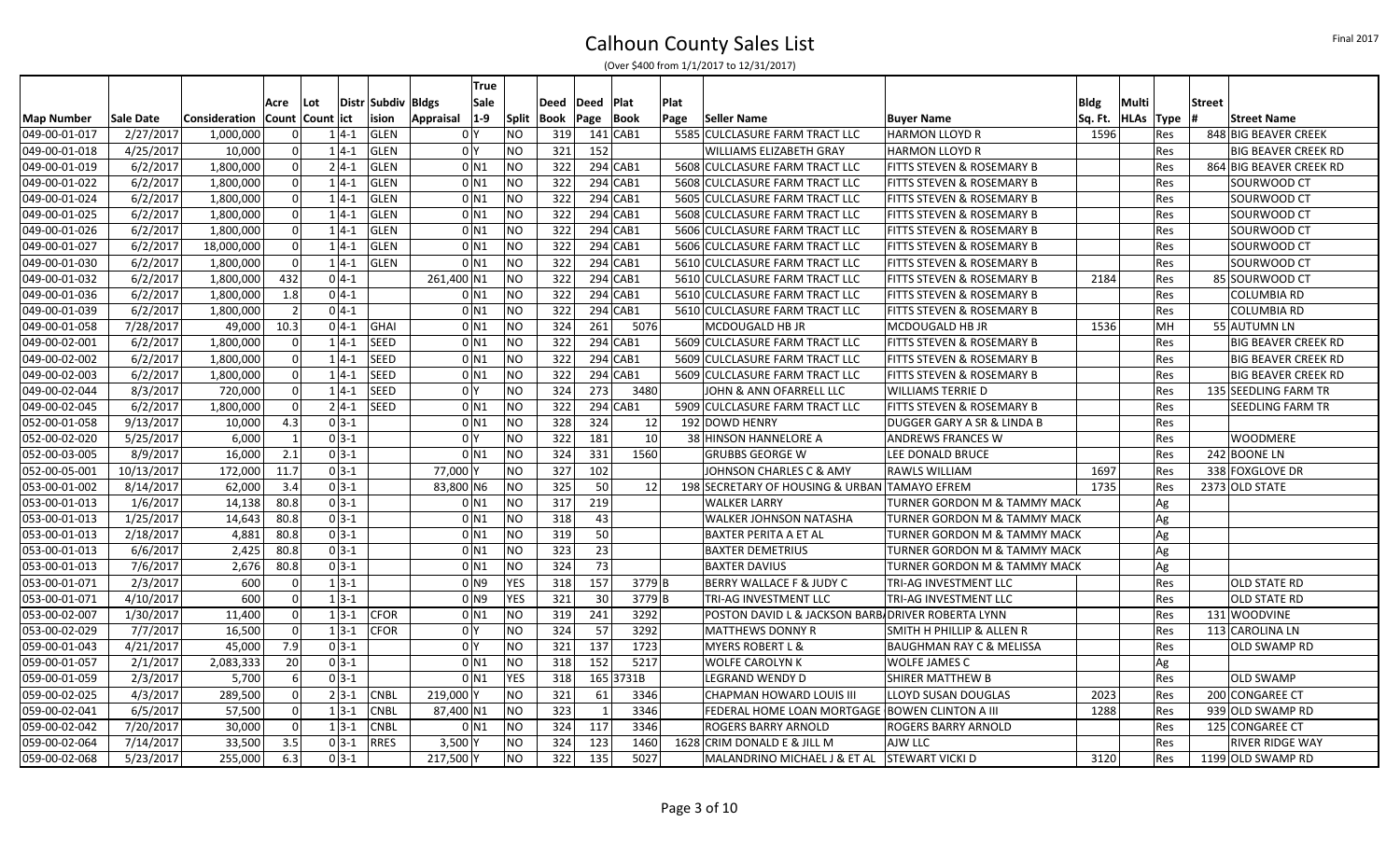|                   |            |                                     |                |          |          |                    | <b>True</b>                 |                |      |      |                                  |      |                                                   |                                       |             |             |            |               |                                |
|-------------------|------------|-------------------------------------|----------------|----------|----------|--------------------|-----------------------------|----------------|------|------|----------------------------------|------|---------------------------------------------------|---------------------------------------|-------------|-------------|------------|---------------|--------------------------------|
|                   |            |                                     | Acre           | l Lot    |          | Distr Subdiv Bldgs | <b>Sale</b>                 |                | Deed | Deed | Plat                             | Plat |                                                   |                                       | <b>Bldg</b> | Multi       |            | <b>Street</b> |                                |
| <b>Map Number</b> | Sale Date  | Consideration   Count   Count   ict |                |          |          | ision              | $ 1-9 $<br><b>Appraisal</b> | <b>Split</b>   | Book | Page | <b>Book</b>                      | Page | Seller Name                                       | <b>Buyer Name</b>                     | Sq. Ft.     | <b>HLAs</b> | Type       |               | <b>Street Name</b>             |
| 059-00-03-004     | 5/16/2017  | 58,000                              | $\Omega$       |          | $2 3-1 $ | <b>DICK</b>        | 0 <sup>1</sup>              | <b>NO</b>      | 322  | -52  | 2354                             |      | KING TAZWELL AUBREY JR                            | <b>L &amp; L RIVER PROPERTIES LLC</b> |             |             | <b>Res</b> |               | <b>BANKSLN</b>                 |
| 060-00-00-012     | 2/1/2017   | 2,083,333                           | 0              | $1 3-1 $ |          |                    | 57,300 N1                   | <b>NO</b>      | 318  | 152  | 1459                             |      | <b>WOLFE CAROLYN K</b>                            | <b>WOLFE JAMES C</b>                  | 1242        |             | <b>Res</b> |               | 2535 OLD STATE RD              |
| 060-00-00-046     | 11/2/2017  | 82,500                              | 3.9            | $0 3-1$  |          |                    | 59,800 Y                    | <b>NO</b>      | 328  | 344  |                                  |      | <b>RILEY BRADLEY D</b>                            | <b>CAMPBELL ZACHARY</b>               | 1242        |             | <b>Res</b> |               | 117 VALLEY VIEW                |
| 060-00-00-069     | 2/3/2017   | 2,083,333                           | 0.9            | $0 3-1$  |          |                    | $0$ N <sub>1</sub>          | <b>NO</b>      | 318  | 152  | 11                               |      | 567 WOLFE CAROLYN K                               | <b>WOLFE JAMES C</b>                  |             |             | <b>Res</b> |               |                                |
| 060-00-00-078     | 11/28/2017 | 103,200                             | 0              |          | $1 3-1 $ | <b>HRID</b>        | 79,900 N6                   | <b>NO</b>      | 329  | 136  | 4264                             |      | <b>GLANCY ROBYN JOHNSON</b>                       | US BANK NATIONAL ASSOCIATION          | 1664        |             | <b>Res</b> |               | 1426 OLD SWAMP RD              |
| 061-00-00-008     | 12/27/2017 | 175,000                             | 9              | $0 3-1 $ |          |                    | 118,800 Y                   | <b>NO</b>      | 359  | 252  |                                  |      | <b>WHETSTONE HELEN M</b>                          | <b>BURNSIDE CATHERINE W</b>           | 2408        |             | <b>Res</b> |               | 3001 OLD STATE RD              |
| 062-00-00-067     | 6/27/2017  | 56,000                              | $\overline{2}$ | $0 4-1$  |          |                    | 36,200 N9                   | <b>NO</b>      | 323  | 255  | 11                               |      | 918 HOOVER JACOB W & FAITH E                      | LAKEVIEW LOAN SERVICING LLC           | 1232        |             | MН         |               | 127 SAND MOUNTAIN              |
| 063-00-00-006     | 1/23/2017  | 150,000                             | 15             | $0 4-1$  |          |                    | 38,700 Y                    | <b>NO</b>      | 318  |      | 1935                             |      | <b>SMITH CHARLES H</b>                            | <b>WAGNYEN BRYAN J</b>                | 1512        |             | MН         |               | <b>195 INDIGO BRANCH TRAIL</b> |
| 064-00-01-007     | 3/30/2017  | 105,000                             | 32.8           | $0 4-1 $ |          |                    | $1,200$ Y                   | <b>NO</b>      | 320  | 294  | 4458                             |      | KUBISCHKE RONNIE P ET AL                          | <b>MEDLIN ERNEST R ET AL</b>          |             |             | Ag         |               | <b>WANNARIDGE RD</b>           |
| 064-00-01-011     | 9/14/2017  | 175,000                             | 69.9           | $0 4-1 $ |          |                    | $0$ N1                      | <b>NO</b>      | 326  | 267  | 10                               |      | 372 CARPENTER JOY BUYCK                           | DRAKE MICHAEL NEAL &                  |             |             | Ag         |               | lWANNARIDGE RD                 |
| 064-00-01-023     | 6/13/2017  | 175,000                             | 4.6            | $0 4-1$  |          |                    | 99,300 Y1                   | <b>YES</b>     | 323  | 31   | 12                               |      | 177 ANTER BARBARA C                               | <b>MERRITT DAVID CJR</b>              | 1344        |             | <b>Res</b> |               | 88 LOG CABIN LANE              |
| 064-00-02-005     | 5/30/2017  | 30,000                              | 0              |          |          | $1 4-1$ MCCL       | $6,400$ Y                   | <b>NO</b>      | 322  | 292  | 28                               |      | <b>BOZARD LEE</b>                                 | <b>DUKES JOSEPH E TRUST</b>           | 1924        |             | <b>Res</b> |               | 266 268 OTT SISTERS RD         |
| 064-00-02-072     | 2/6/2017   | 35,900                              | 0              |          | $1 4-1 $ | <b>DOOL</b>        | 1,000 N9                    | <b>YES</b>     | 319  | 210  | 3496                             |      | RICKARD THELMA TALLINE & HENR VANDERBILT MORTGAGE |                                       |             |             | Res        |               | 131 HOWELL LN                  |
| 064-00-02-072     | 10/30/2017 | 85,000                              | 0              |          | $1 4-1 $ | <b>DOOL</b>        | $1,000$ N1                  | <b>NO</b>      | 328  | 46   | 3496                             |      | <b>VANDERBILT MORTGAGE</b>                        | <b>KEITH KELLYE MONTRICE &amp;</b>    |             |             | <b>Res</b> |               | 131 HOWELL LN                  |
| 065-00-00-052     | 11/17/2017 | 97,500                              | 1.8            | $0 4-1$  |          |                    | 75,500 Y                    | <b>NO</b>      | 328  | 266  | 10                               |      | 640 CORNE MARBIE JEAN &                           | <b>CHAVIS VONDA</b>                   | 1785        |             | <b>Res</b> |               | 7466 COLUMBIA RD               |
| 066-00-01-019     | 4/3/2017   | 6,000                               | 6.6            | $0 4-1$  |          |                    | $0$ N1                      | <b>NO</b>      | 320  | 337  | 4211                             |      | HOWELL MARCELOUS                                  | OTT HARRY L JR & LINDA F              |             |             | Ag         |               | BULL SWAMP RD                  |
| 066-00-03-016     | 12/11/2017 | 10,004                              | 16.1           | $0 4-1$  |          |                    | $0$ <sub>N1</sub>           | <b>NO</b>      | 329  | 164  | 4216                             |      | <b>HEATLEY NATHANIEL</b>                          | <b>BANKS MARTIN R</b>                 |             |             | Ag         |               | <b>CLOVER TR</b>               |
| 066-00-03-029     | 1/23/2017  | 1,200                               | 1.2            | $0 4-1 $ |          |                    | 0 <sub>1</sub>              | <b>YES</b>     | 317  | 331  | $3431$ <sup><math>A</math></sup> |      | <b>BYRD FURMAN</b>                                | <b>DOZIER VERNETIA</b>                |             |             | <b>Res</b> |               | 40 RUMPH CT                    |
| 067-00-00-025     | 7/6/2017   | 11,000                              | 0.5            | $0 4-1$  |          |                    | 34,000 N1                   | NO             | 324  | 16   |                                  |      | <b>STARKS MAURICE &amp; BERNARDEAN</b>            | HASTY GENE B & KENDRA A               | 1796        |             | <b>Res</b> |               | 128 CRAB APPLE CT              |
| 067-00-00-056     | 7/31/2017  | 12,000                              | 4.9            | $0 4-1$  |          |                    | 0 <sup>Y</sup>              | <b>NO</b>      | 324  | 340  | 8                                |      | 229 VERNON ERNEST                                 | <b>BARTLEY BERTICE</b>                |             |             | <b>Res</b> |               |                                |
| 068-00-00-070     | 1/3/2017   | 1,200                               | $\overline{2}$ | $0 4-1$  |          |                    | $2,400$ N9                  | <b>NO</b>      | 317  | 63   | 11                               |      | 820 ROWE HARRY                                    | <b>HOEFER DANIEL</b>                  |             |             | Res        |               |                                |
| 069-00-01-034     | 1/3/2017   | 4,200                               | 3.7            | $0 4-1$  |          |                    | $01$ N <sub>9</sub>         | <b>NO</b>      | 317  | 65   |                                  |      | YATES JAMES LOYD                                  | <b>DOZIER VERNETIA</b>                |             |             | <b>Res</b> |               | 1481 KENNERLY RD               |
| 069-00-01-080     | 10/26/2017 | 13,000                              | 0              |          | $1 4-1 $ | <b>MYER</b>        | 0 <sup>N</sup>              | <b>NO</b>      | 327  |      | 258 4348 B                       |      | <b>WHATLEY DOTTIE A</b>                           | <b>REED HERBERT MARVIN JR &amp;</b>   |             |             | <b>Res</b> |               |                                |
| 069-00-02-002     | 11/6/2017  | 22,500                              | 0              | $2 4-1 $ |          | <b>WAYC</b>        | $0$ N <sub>1</sub>          | <b>NO</b>      | 328  | 76   | 2324                             |      | <b>WHATLEY DOTTIE A</b>                           | <b>BOWEN LEONARD GREG</b>             |             |             | <b>Res</b> |               | 124 LAKEWAY                    |
| 069-00-02-014     | 8/24/2017  | 10,000                              | $\Omega$       |          | $1 4-1 $ | <b>WAYC</b>        | 0 <sup>Y</sup>              | <b>NO</b>      | 326  | 200  | 12                               |      | 51 BROWN THOMAS L & BRENTON O MORALES LOUIS       |                                       |             |             | <b>Res</b> |               | 204 LAKEWAY                    |
| 069-00-02-019     | 6/23/2017  | 8.500                               | $\Omega$       |          | $1 4-1$  | <b>LKWY</b>        | 0 <sup>Y</sup>              | <b>NO</b>      | 323  | 247  | 802                              |      | <b>JOHNSON LARRY</b>                              | <b>PAULING LAKYRA S</b>               |             |             | <b>Res</b> |               | <b>CYPRESS LN</b>              |
| 069-00-02-072     | 8/24/2017  | 11,000                              | 1.3            | $0 4-1 $ |          | <b>WAYC</b>        | $0$ N <sub>1</sub>          | <b>NO</b>      | 325  | 69   | 12                               |      | 51 LUCAS HAZEL RENAU                              | <b>SANDFORD CHARLES L</b>             |             |             | <b>Res</b> |               |                                |
| 069-00-02-072     | 8/24/2017  | 24,000                              | 1.3            | $0 4-1$  |          | <b>WAYC</b>        | $0$ N <sub>1</sub>          | NO             | 325  | 251  | 12                               |      | 51 SANDFORD CHARLES L                             | <b>MORALES LOUIS</b>                  |             |             | <b>Res</b> |               |                                |
| 069-00-04-008     | 3/3/2017   | 10.000                              |                | $0 4-1$  |          |                    | 0 <sup>N</sup>              | <b>NO</b>      | 320  |      | $108$ CAB1                       |      | 4979 FURTICK BRUCE ET AL                          | EDWARD JOHN & GLOVER LAVERN H         |             |             | Ag         |               | 1490 KENNERLY                  |
| 069-00-04-012     | 7/31/2017  | 110,000                             | 27.6           | $0 4-1$  |          |                    | 19,800 Y                    | <b>NO</b>      | 324  | 247  | 3759 A                           |      | RICE MILDRED H                                    | <b>OLD SOUTH MATERIALS LLC</b>        | 1192        |             | <b>Res</b> |               | 1606 KENNERLY RD               |
| 069-00-04-016     | 6/12/2017  | 10,000                              | $\Delta$       | $0 4-1 $ |          |                    | 0 <sup>N</sup>              | NO             | 323  | 34   | 236                              |      | <b>CLARK LARRY THAD &amp; GLOVER</b>              | <b>WAYSTACK PROPERTIES LLC</b>        |             |             | <b>Res</b> |               | <b>NANDINA TR</b>              |
| 069-00-04-023     | 7/31/2017  | 100,000                             | 27.6           | $0 4-1 $ |          |                    | 0 <sup>N</sup>              | <b>YES</b>     | 324  | 251  | 3759 A                           |      | <b>TOBIN PEARLINE H</b>                           | OLD SOUTH MATERIALS LLC               |             |             | Ag         |               | <b>KENNERLY RD</b>             |
| 070-00-01-027     | 5/31/2017  | 5,500                               |                | $0 4-1$  |          |                    | 0 <sup>Y</sup>              | <b>NO</b>      | 322  | 281  | 3705 <sub>B</sub>                |      | WM INVESTMENTS LLC                                | ORANGEBURG HOMES LLC                  |             |             | <b>Res</b> |               | 140 STACEY BRIDGE              |
| 070-00-02-040     | 9/13/2017  | 10,000                              | $\Omega$       |          | $1 4-1 $ | <b>PERR</b>        | $0$ N <sub>1</sub>          | <b>NO</b>      | 326  | 55   | 239                              |      | <b>GOVAN WILLIE</b>                               | <b>RAMSEY PAULINE</b>                 |             |             | Res        |               | 47 NORTHWOOD CT                |
| 070-00-02-045     | 1/3/2017   | 850                                 | 0              |          | $1 4-1$  | PERR               | $01$ N <sub>9</sub>         | <b>NO</b>      | 317  | 67   | 3834                             |      | MONTGOMERY CURTIS & CLAUDIA BROOKLAND ENTERPRISE  |                                       |             |             | <b>Res</b> |               | 77 NORTHWOOD CT                |
| 070-00-02-066     | 3/20/2017  | 38,500                              | 0              | $1 4-1$  |          | PERR               | $0$ N1                      | <b>NO</b>      | 320  |      | 124 3834B                        |      | <b>HOWELL MICHAEL</b>                             | <b>WALTERS PERRY O</b>                |             |             | Res        |               | <b>TIMBER LN</b>               |
| 070-00-02-067     | 3/20/2017  | 38,500                              | 0              | $1 4-1$  |          | PERR               | $0$ N <sub>1</sub>          | <b>NO</b>      | 320  |      | 124 3834B                        |      | <b>HOWELL MICHAEL</b>                             | <b>WALTERS PERRY O</b>                |             |             | <b>Res</b> |               | <b>TIMBER LN</b>               |
| 070-00-02-069     | 3/20/2017  | 38,500                              | $\Omega$       |          | $1 4-1$  | PERR               | $0$ N <sub>1</sub>          | <b>NO</b>      | 320  |      | 124 3434B3 3834B                 |      | <b>HOWELL MICHAEL</b>                             | <b>WALTERS PERRY O</b>                |             |             | <b>Res</b> |               | <b>TIMBER LN</b>               |
| 070-00-02-078     | 6/15/2017  | 14,500                              | 0 I            | $1 4-1$  |          | PERR               | $0$ <sub>N1</sub>           | <b>NO</b>      | 323  |      | 76 3834B                         |      | <b>WALTERS PERRY O</b>                            | <b>HUDSON VIVIAN</b>                  |             |             | <b>Res</b> |               | <b>TIMBER LN</b>               |
| 070-00-02-079     | 6/15/2017  | 14,500                              | $\Omega$       |          | $1 4-1 $ | <b>PERR</b>        | $0$ N <sub>1</sub>          | N <sub>O</sub> | 323  | 76   | 11                               |      | 268 WALTERS PERRY O                               | <b>HUDSON VIVIAN</b>                  |             |             | <b>Res</b> |               | <b>TIMBER LN</b>               |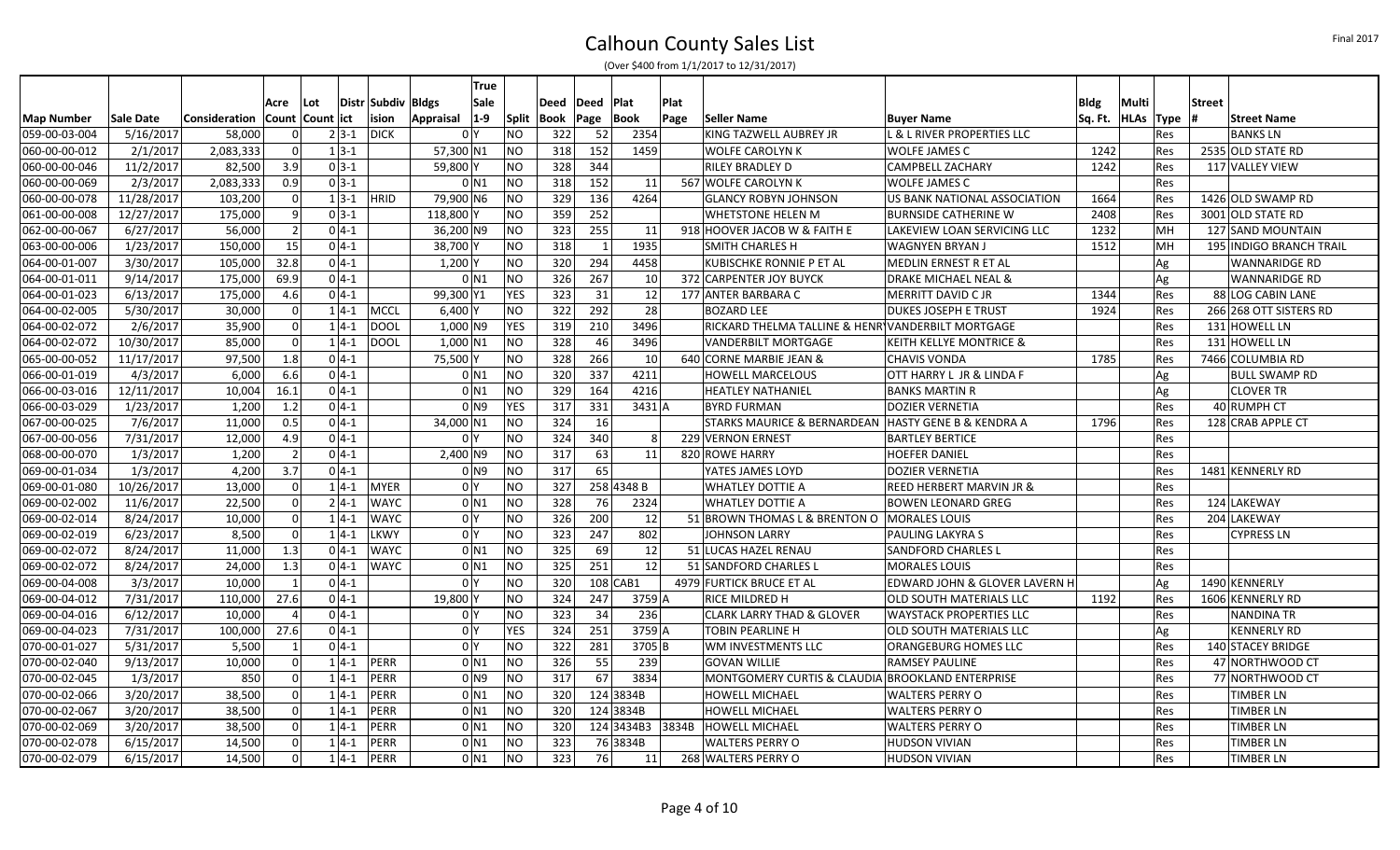|               |                  |                                     |                |          |                    | True                 |              |                  |       |            |      |                                                  |                                      |             |                   |               |                           |
|---------------|------------------|-------------------------------------|----------------|----------|--------------------|----------------------|--------------|------------------|-------|------------|------|--------------------------------------------------|--------------------------------------|-------------|-------------------|---------------|---------------------------|
|               |                  |                                     | Acre           | Lot      | Distr Subdiv Bldgs | Sale                 |              | Deed             | lDeed | Plat       | Plat |                                                  |                                      | <b>Bldg</b> | Multi             | <b>Street</b> |                           |
| Map Number    | <b>Sale Date</b> | Consideration   Count   Count   ict |                |          | ision              | $ 1-9 $<br>Appraisal | <b>Split</b> | Book  Page  Book |       |            | Page | Seller Name                                      | <b>Buyer Name</b>                    |             | Sq. Ft. HLAs Type |               | <b>Street Name</b>        |
| 070-00-02-081 | 2/1/2017         | 3,850                               | $\Omega$       | $1 4-1$  | PERR               | $0$ <sub>N1</sub>    | NO           | 318              |       | 115 3834 B |      | DAEDALIAN FARMS LLC                              | <b>STROMAN RICHLAND</b>              | 2503        | Res               |               | 50 TIMBER                 |
| 070-00-02-081 | 3/24/2017        | 3,850                               | $\Omega$       | $1 4-1$  | PERR               | $0$ N <sub>1</sub>   | <b>NO</b>    | 321              |       | 158 3834 B |      | <b>STROMAN RICHLAND</b>                          | <b>STROMAN RICHLAND</b>              | 2503        | Res               |               | 50 TIMBER                 |
| 070-00-02-093 | 3/20/2017        | 14,000                              | $\Omega$       | $1 4-1$  | PERR               | 0 <sub>N1</sub>      | <b>NO</b>    | 320              | 128   | 3836       |      | <b>WALTERS PERRY O</b>                           | PELZER ROSA                          | 1216        | MH                |               | 23 BENTWOOD               |
| 070-00-02-107 | 3/20/2017        | 38,500                              | 0              | $1 4-1$  | PERR               | $0$ N <sub>1</sub>   | <b>NO</b>    | 320              | 121   | 3836       |      | <b>WALTERS PERRY O</b>                           | <b>HOWELL MICHAEL</b>                | 924         | MH                |               | 58 BENTWOOD               |
| 070-00-02-117 | 3/20/2017        | 38,500                              | 0              | $1 4-1 $ | PERR               | $0$ <sub>N1</sub>    | <b>YES</b>   | 320              |       | 124 3834B  |      | <b>HOWELL MICHAEL</b>                            | <b>WALTERS PERRY O</b>               |             | Res               |               |                           |
| 070-00-03-035 | 12/20/2017       | 4,000                               |                | $0 4-1$  |                    | $0$ N1               | <b>NO</b>    | 330              | 26    | 1902       |      | <b>REAL HOLDINGS</b>                             | <b>HAIR GEORGE</b>                   |             | Res               |               |                           |
| 072-00-00-046 | 1/27/2017        | 600                                 | $\Omega$       | $1 4-1$  |                    | 0 <sub>1</sub>       | <b>YES</b>   | 318              | 54    |            |      | 142 KING JOHN C ET AL                            | TRI-AIG INVESTMENT LLC               |             | Res               |               | <b>STEWART DR</b>         |
| 073-00-02-048 | 5/17/2017        | 12,000                              | 0              | $1 4-1 $ | <b>DRRD</b>        | 0 <sup>N</sup>       | <b>NO</b>    | 322              |       | 40 CAB1    |      | 5604 ONEAL LEO D                                 | <b>DASH KEONA ROBINSON</b>           |             | Res               |               | DEER RIDGE CT             |
| 073-00-03-012 | 5/4/2017         | 58,000                              | 0              | $1 4-1 $ | <b>RILY</b>        | 55,400 Y             | <b>NO</b>    | 321              |       | $288$ CAB1 |      | 5600 MURPHY TIMOTHY O & MARILYN K BROPHY KAREN J |                                      | 1086        | Res               |               | 101 WATERVIEW RD          |
| 073-00-03-012 | 5/12/2017        | 58,000                              | $\Omega$       | $1 4-1$  | <b>RILY</b>        | 55,400 N9            | <b>NO</b>    | 321              |       | 336 CAB1   |      | 5600 BROPHY KAREN J                              | <b>BROPHY KAREN J</b>                | 1086        | Res               |               | 101 WATERVIEW RD          |
| 073-00-04-003 | 7/3/2017         | 22,110                              | $\Omega$       | $2 4-1 $ | <b>DRAC</b>        | 1,500 N6             | <b>NO</b>    | 324              | 113   | 2374       |      | <b>RILEY TRACT INV</b>                           | CITIFINANCIAL SERVICING LLC          |             | Res               |               | 27 WILSON AVE             |
| 074-00-02-030 | 5/24/2017        | 1,500                               | -ol            | $1 4-1$  | PNWD               | 0 <sup>1</sup>       | <b>NO</b>    | 322              | 133   | 3229       |      | <b>JONES TIMOTHY W</b>                           | <b>ZEIGLER JONATHAN</b>              |             | Res               |               |                           |
| 074-00-03-079 | 3/3/2017         | 95,000                              | $\Omega$       | $1 4-1 $ | SWOO               | 89,800 Y             | <b>NO</b>    | 319              |       | 148 CAB1   |      | 4889 BEARDEN STEPHEN W & BETHANE (FORD DAKOTA    |                                      | 1373        | Res               |               | 175 HAYWOOD               |
| 075-00-00-078 | 4/3/2017         | 54,000                              | $\vert$ 3      | $0 4-1$  |                    | 234,700 N6           | <b>YES</b>   | 321              | 36    | 11         |      | 201 GLOVER SEAN E                                | <b>BOHICKET HOLDINGS LLC</b>         | 3007        | Res               |               | 720 CAW CAW HWY           |
| 075-00-00-078 | 6/19/2017        | 80,000                              | $\vert$ 3      | $0 4-1$  |                    | 234,700 N1           | <b>NO</b>    | 328              | 217   | 11         |      | 201 BOHICKET HOLDINGS LLC                        | LUCERO & WATKINS LLC                 | 3007        | Res               |               | 720 CAW CAW HWY           |
| 076-00-00-030 | 2/2/2017         | 95,000                              | 35.2           | $0 4-1$  |                    | 0 <sup>1</sup>       | <b>NO</b>    | 318              |       | 193 CAB1   |      | 5568 KOHN THOMAS E                               | <b>TURNER DERYL</b>                  |             | Ag                |               |                           |
| 076-00-00-038 | 1/3/2017         | 22,462                              |                | $0 4-1$  |                    | 0 N9                 | <b>NO</b>    | 317              | 337   | 510        |      | TATE SAMUEL & ISABELLE                           | R & O ENTERPRISE                     |             | Res               |               |                           |
| 076-00-00-040 | 3/1/2017         | 7,000                               | 2.2            | $0 4-1 $ |                    | $0$ <sub>N1</sub>    | <b>NO</b>    | 319              | 74    |            |      | R & O ENTERPRISES                                | <b>STROMAN CONSTANCE</b>             |             | Res               |               | <b>CAW CAW HWY</b>        |
| 077-00-02-036 | 1/23/2017        | 1,700                               | $\mathbf 0$    | $1 4-1 $ | <b>SUNY</b>        | 0 N 9                | <b>NO</b>    | 317              | 335   |            |      | <b>BUCKMAN HENRY CJR</b>                         | TRI-AG INVESTMENT LLC                |             | Res               |               |                           |
| 077-00-03-036 | 1/27/2017        | 17,500                              | 0              | $1 4-1 $ | <b>EDBZ</b>        | 33,300 N9            | <b>NO</b>    | 318              | 56    | 1786       |      | SEC OF HOUSING & URBAN DEVELO BOZARD LEE         |                                      | 1025        | Res               |               | 35 BOZARD DR              |
| 077-00-04-056 | 1/30/2017        | 57,500                              | 0              | $1 4-1$  | <b>SUNY</b>        | 56,200 Y             | <b>NO</b>    | 318              | 195   | 3747       |      | <b>MAXON DANIEL LEE</b>                          | <b>MORRIS MICHAEL M</b>              | 880         | Res               |               | 119 CACTUS LN             |
| 077-00-04-061 | 7/27/2017        | 7,500                               | 0              | $1 4-1$  | <b>SUNY</b>        | 0 <sup>1</sup>       | <b>NO</b>    | 324              | 169   | 3747       |      | <b>EDMOND JAMES &amp; MARY H</b>                 | <b>STARKS WILLIE CLIFTON</b>         |             | Res               |               | 109 CACTUS LN             |
| 077-00-04-075 | 8/10/2017        | 11,500                              | -ol            | $1 4-1$  | <b>SUNY</b>        | $0$ N <sub>1</sub>   | <b>NO</b>    | 325              | 81    | 3419       |      | JOHN & ANN OFARRELL LLC                          | <b>STONE MARY ANN</b>                |             | Res               |               | 217 DAYLILY LN            |
| 077-00-04-084 | 4/17/2017        | 5,000                               | 0              | $1 4-1 $ | <b>SUNY</b>        | $0$ N <sub>1</sub>   | <b>NO</b>    | 321              | 54    | 3479       |      | <b>R&amp;O ENTERPRISES</b>                       | <b>DAVIS JOEY</b>                    |             | Res               |               |                           |
| 077-00-04-092 | 2/17/2017        | 10,000                              | - Ol           | $1 4-1 $ | <b>SUNY</b>        | $0$ N <sub>1</sub>   | <b>NO</b>    | 321              | 141   | 3419       |      | JOHN & ANN OFARRELL LLC                          | <b>WILSON GREGORY</b>                |             | Res               |               |                           |
| 078-00-02-035 | 1/13/2017        | 74,000                              | 0.6            | $0 4-1$  |                    | 51,800 Y             | NO           | 317              | 301   |            |      | 62 HICKS MEAGAN JONES                            | <b>EDWARDS KRISTYN</b>               | 1125        | Res               |               | 494 HAMMOND CROSS RD      |
| 078-00-02-053 | 12/22/2017       | 25,000                              | 5.8            | $0 4-1$  |                    | 19,400 N1            | <b>NO</b>    | 329              | 279   | 12         |      | 170 SEASE MICHAEL EDWARD &                       | <b>POUND SHAWN T</b>                 | 1434        | Res               |               | 4099 OLD STATE RD         |
| 079-00-01-027 | 7/7/2017         | 35,000                              | $\overline{2}$ | $0 4-1$  |                    | $0$ $N1$             | <b>NO</b>    | 324              |       | $24$ CAB1  |      | 4626 JONES ELINE                                 | <b>DRAKE MICHAEL &amp; DEBORAH B</b> |             | Res               |               | 3884 OLD STATE RD         |
| 079-00-03-065 | 12/22/2017       | 160,000                             | $\mathbf{1}$   | $0 4-1$  |                    | 89,400 N2            | <b>NO</b>    | 329              | 222   | 11         |      | 770 LEE EDWARD SCOTT &                           | <b>CUPSTID MARY L &amp;</b>          | 1190        | Res               |               | 379 MOSS CREEK CIRCLE     |
| 080-00-01-012 | 8/28/2017        | 100,000                             | 53.2           | $0 4-1 $ |                    | 0 N2                 | <b>NO</b>    | 326              |       | 44 CAB1    |      | 5624 MILLENDER ADDIE MAE                         | MILLENDER MICHAEL AUBREY &           |             | Ag                |               |                           |
| 080-00-01-013 | 10/20/2017       | 12,000                              |                | $0 4-1$  |                    | 0 <sup>IY</sup>      | <b>NO</b>    | 328              | 13    |            |      | MILLENDER MAE R &                                | <b>CASTLES ELIZABETH G</b>           |             | Ag                |               |                           |
| 081-00-00-023 | 6/9/2017         | 39,285                              | 26.2           | $0 4-1$  |                    | $0$ <sub>N1</sub>    | <b>YES</b>   | 323              |       | 240 CAB1   |      | 5615 HUFFMAN MEREDITH A                          | OSWALD JAMES L                       |             | Ag                |               |                           |
| 087-00-00-022 | 5/1/2017         | 140,000                             | 3.7            | $0 4-1$  |                    | $0$ <sub>N1</sub>    | <b>NO</b>    | 321              | 213   | 2152       |      | <b>GRANGER DIANA B</b>                           | MCELYEA RUSSELL ANGELO               |             | Res               |               |                           |
| 087-00-00-028 | 9/19/2017        | 38,000                              | $\mathbf{0}$   | $1 4-1$  |                    | $20,500$ Y           | <b>NO</b>    | 326              | 198   | 12         |      | 84 MIXSON RALPH & KATHY S                        | <b>STOUDEMIRE CHRISTOPHER &amp;</b>  | 504         | Res               |               |                           |
| 087-00-00-035 | 5/1/2017         | 140,000                             | $\mathbf{1}$   | $0 4-1$  |                    | 91,100 N1            | <b>NO</b>    | 321              | 213   | 10         |      | 24 GRANGER DIANA B                               | MCELYEA RUSSELL ANGELO               | 1596        | Res               |               | 358 GULLY HORN SPRINGS TR |
| 092-00-03-049 | 3/22/2017        | 7,500                               | $\mathbf{1}$   | $0 4-1$  |                    | 16,000 N2            | <b>NO</b>    | 325              | 118   | 5567       |      | MACK ESTON WAYNE ET AL                           | <b>MACK ESTON WAYNE</b>              | 1544        | Res               |               | 157 MILLMACK LN           |
| 092-00-04-027 | 7/2/2017         | 22,428                              | 12.5           | $0 4-1$  |                    | 0 N1                 | <b>NO</b>    | 318              |       | 201 CAB1   |      | 5575 DAEDALIAN FARMS LLC                         | <b>BRUNSON ROGER JR</b>              |             | Ag                |               |                           |
| 092-00-04-041 | 9/5/2017         | 8,000                               | $\mathbf{1}$   | $0 4-1$  |                    | 0 <sup>1</sup>       | <b>NO</b>    | 325              | 348   | 10         |      | 451 SCHWARZ MICHAEL                              | SIEBERT RYAN & KELLY                 |             | Res               |               |                           |
| 094-00-00-021 | 7/27/2017        | 260,000                             | 15.7           | $0 4-1$  |                    | 122,000 Y1           | <b>YES</b>   | 324              |       | $216$ CAB1 |      | 4716 LOVE WENDELL H III                          | LOVE CHRISTOPHER BRYAN               | 1756        | Res               |               | 831 CAW CAW               |
| 099-00-01-056 | 1/26/2017        | 22,000                              | 17.4           | $0 4-1$  |                    | 0 Y                  | <b>YES</b>   | 318              | 35    | 11         |      | 744 SPIGNER JOHN A JR                            | <b>GATES ROY</b>                     |             | Ag                |               |                           |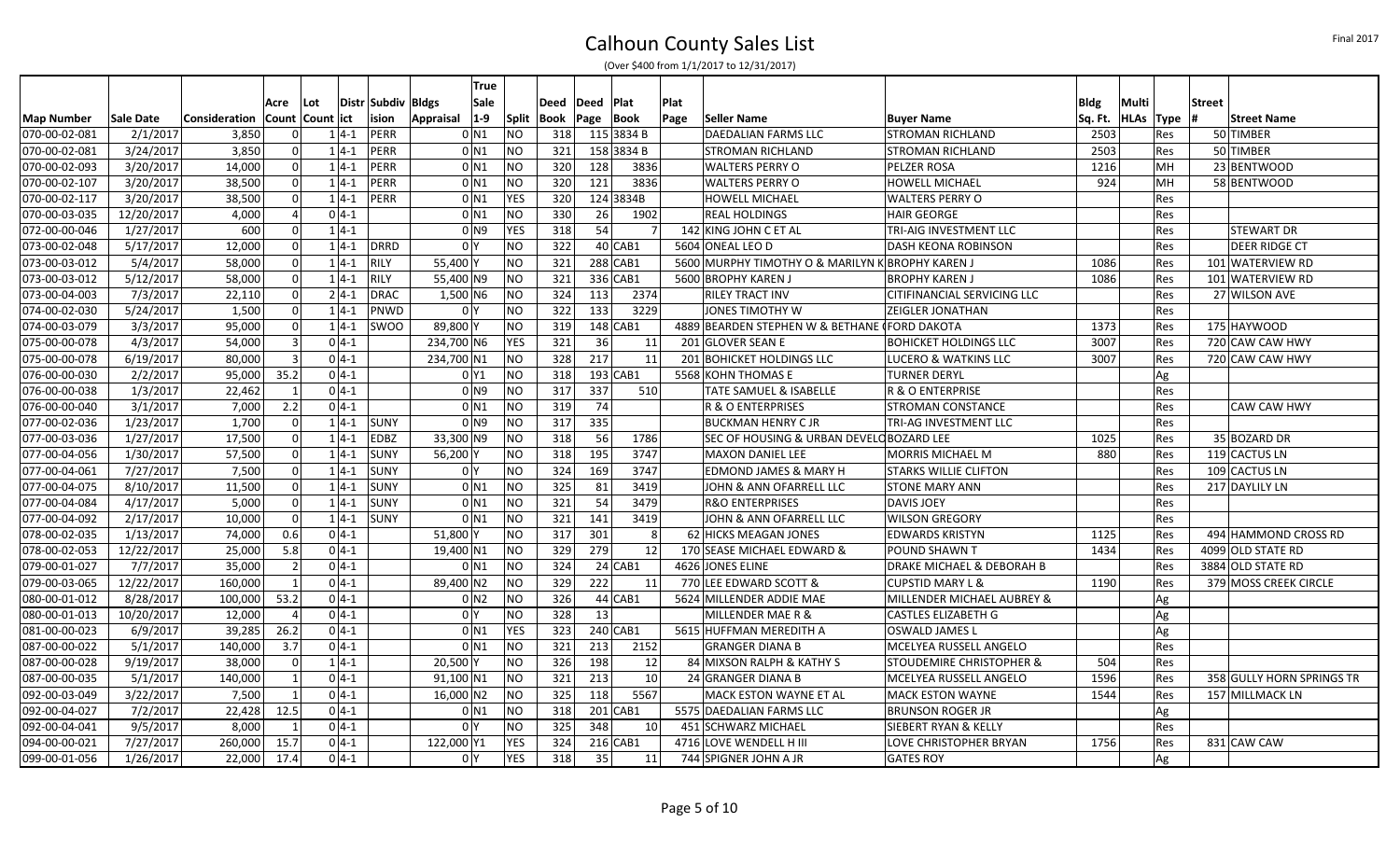|                   |            |               |          |                     |          |                    |                | <b>True</b>        |            |             |                |                |          |                                                            |                                          |             |                       |                        |
|-------------------|------------|---------------|----------|---------------------|----------|--------------------|----------------|--------------------|------------|-------------|----------------|----------------|----------|------------------------------------------------------------|------------------------------------------|-------------|-----------------------|------------------------|
|                   |            |               | Acre     | l Lot               |          | Distr Subdiv Bldgs |                | <b>Sale</b>        |            | <b>Deed</b> | Deed           | <b>Plat</b>    | Plat     |                                                            |                                          | <b>Bldg</b> | Multi                 | <b>Street</b>          |
| <b>Map Number</b> | Sale Date  | Consideration |          | Count   Count   ict |          | ision              | Appraisal      | $ 1-9 $            | Split      | Book        | Page Book      |                | Page     | Seller Name                                                | <b>Buyer Name</b>                        |             | Sq. Ft.   HLAs   Type | <b>Street Name</b>     |
| 099-00-02-018     | 8/18/2017  | 20,000        | $\Omega$ |                     | $1 4-1$  | <b>RGWD</b>        |                | 0 Y                | NΟ         | 325         | 90             | 2 <sup>1</sup> |          | 7 MCDOWELL KENNETH R                                       | <b>COLLINS MICHAEL J &amp; PAULA T</b>   |             | Res                   | 54 RIDGEWOOD CT        |
| 100-00-00-021     | 7/3/2017   | 33,750        |          |                     | $0 4-1 $ |                    | 39,200 N6      |                    | NΟ         | 324         | 220            | 359            |          | <b>CULLER VIRGINIA K ET AL</b>                             | WILMINGTON SAVINGS FUND TRUST            | 1045        | Res                   | 536 BURKE RD           |
| 100-00-00-021     | 9/13/2017  | 18,000        |          |                     | $0 4-1$  |                    | 39,200 N9      |                    | NO         | 326         | 62             | 359            |          | WILMINGTON SAVINGS FUND TRUSHASTY GENE B                   |                                          | 1045        | Res                   | 536 BURKE RD           |
| 101-00-00-021     | 4/3/2017   | 145,000       | 60.8     |                     | $0 4-1 $ |                    | 0 Y            |                    | NO         | 320         | 315            | 12             |          | 249 SMITH HENRY JAMES JR                                   | <b>HORGER CHARLES F &amp; KATHLEEN B</b> |             | Ag                    |                        |
| 101-00-00-040     | 1/18/2017  | 6,788         | 3.1      |                     | $0 4-1 $ |                    |                | 0 <sub>N1</sub>    | <b>YES</b> | 317         | 269            | 12             |          | 241 BRIGGS GLENN DAVIS & ANDREA L                          | <b>INABINET DELBERT CROOK</b>            |             | Res                   |                        |
| 101-00-00-042     | 6/27/2017  | 24,800        | -5       |                     | $0 4-1 $ |                    |                | 0 <sub>N1</sub>    | <b>YES</b> | 323         | 309 CAB1       |                |          | 5620 SMOAK WALTER SR                                       | <b>ALLEN BARRETT &amp;</b>               |             | Ag                    |                        |
| 102-00-00-009     | 7/31/2017  | 13,530        |          |                     | $0 4-1 $ |                    | 0 <sup>Y</sup> |                    | NO         | 324         | $327$ CAB1     |                |          | 5622 STACK BETTY B ET AL                                   | TUPPER JOSEPH L & MARGARET J             |             | Ag                    |                        |
| 103-00-00-060     | 6/29/2017  | 35,000        |          | $\Omega$            | $1 4-1 $ | <b>HOUS</b>        |                | 0 N1               | NO         | 323         | 349            | 11             |          | 951 DREHER DANIEL L                                        | RIVERS SHELDON & SATIDRA                 |             | Res                   |                        |
| 103-00-00-061     | 6/29/2017  | 35,000        |          | $\mathbf 0$         | $1 4-1 $ | <b>HOUS</b>        |                | 0 N1               | NO         | 323         | 349            | 11             |          | 951 DREHER DANIEL L                                        | RIVERS SHELDON & SATIDRA                 |             | Res                   |                        |
| 104-00-02-005     | 12/8/2017  | 6,600         | $\Omega$ |                     | $1 4-1 $ | <b>BKHL</b>        | 0 <sup>1</sup> |                    | NO         | 329         | 274            | 4098           |          | NET PROPERTIES LLC                                         | <b>WILLIAMS DENNIS</b>                   |             | Res                   |                        |
| 104-00-02-032     | 11/9/2017  | 20,000        |          | $\Omega$            | $1 4-1$  | <b>BKHL</b>        |                | 0 <sub>N1</sub>    | ΝO         | 328         | 214            | 3533           |          | <b>TANG &amp; CO LLC</b>                                   | MITCHUM MICHELLE                         |             | Res                   | 146 SQUIRES TRACE CT   |
| 104-00-02-056     | 3/3/2017   | 9,100         |          | $\Omega$            | $1 4-1 $ | <b>BKHL</b>        |                | $0$ N <sub>1</sub> | NO         | 320         | 282            | 3755           |          | 3756 NET PROPERTIES LLC                                    | <b>WALKER MONICA</b>                     |             | Res                   |                        |
| 104-00-02-057     | 3/3/2017   | 9,100         |          | $\mathbf 0$         | $1 4-1 $ | <b>BKHL</b>        |                | 0 <sub>N1</sub>    | ΝO         | 320         | 282            | 3755           |          | 3756 NET PROPERTIES LLC                                    | <b>WALKER MONICA</b>                     |             | Res                   | 50 LADY ASHLEY         |
| 104-00-02-060     | 5/22/2017  | 104,000       | $\Omega$ |                     | $1 4-1$  | <b>BKHL</b>        | 105,100 Y      |                    | ΝO         | 324         | 283            | 11             |          | 967 FLUDD KEVIN A                                          | PINCKNEY SHACONDA N                      | 1564        | Res                   | 297 LADY ASHLEY DR     |
| 104-00-02-075     | 10/5/2017  | 5,000         | $\Omega$ |                     | $1 4-1$  | <b>BKHL</b>        |                | 0 <sub>N1</sub>    | NO         | 327         | 13             | 3533           |          | <b>GRUBBS FELICIA A</b>                                    | MCDONALD EDITH F                         |             | Res                   | 191 LADY ASHLEY        |
| 104-00-02-076     | 1/3/2017   | 400           | $\Omega$ |                     | $1 4-1 $ | <b>BKHL</b>        |                | 0 <sub>N9</sub>    | ΝO         | 317         | 69             | 3533           |          | JOHNSON PHYLLIS ANN                                        | <b>R&amp;O ENTERPRISES</b>               |             | Res                   |                        |
| 105-00-00-018     | 8/8/2017   | 69,200        | 34.6     |                     | $0 4-1 $ |                    | 0 <sup>1</sup> |                    | NO         | 325         | $\overline{7}$ | 2607           |          | <b>WAGES THOMAS</b>                                        | <b>SIKES SIMPSON</b>                     |             | Ag                    |                        |
| 105-00-00-048     | 6/14/2017  | 30,000        | 2.2      |                     | $0 4-1 $ |                    | $6,000$ N1     |                    | NO         | 323         |                | $73$ CAB1      |          | 4939 LESTER JOHN W & JANET M                               | <b>ADICKS GREGORY</b>                    |             | Ag                    |                        |
| 106-00-01-042     | 5/5/2017   | 25,500        | 1.2      |                     | $0 4-1 $ |                    | 22,400 Y       |                    | <b>NO</b>  | 321         | 296            | 3951           |          | <b>MOONEY COREY &amp; KAYLA</b>                            | WISE NICHOLAS CODY & JAMIE LYN           | 1680        | MH                    | 914 OLD BELLEVILLE RD  |
| 106-00-02-033     | 12/29/2017 | 23,000        | 10.1     |                     | $0 4-1 $ |                    |                | 0 <sub>N1</sub>    | NO         | 329         |                | 2893993-A      |          | WISE JACK H                                                | <b>WISE NICHOLAS CODY</b>                |             | Ag                    |                        |
| 106-00-02-044     | 12/29/2017 | 23,000        | 10.1     |                     | $0 4-1 $ |                    |                | $0$ N <sub>1</sub> | NO         | 329         |                | 284 3993A      |          | <b>CARSON IMOGENE W</b>                                    | <b>WISE NICHOLAS CODY</b>                |             | Ag                    |                        |
| 106-00-02-045     | 12/29/2017 | 23,000        | 10.1     |                     | $0 4-1 $ |                    |                | 0 <sub>N1</sub>    | NO         | 329         |                | 286 3993-A     |          | AYERS ETHEL W TRUSTEE                                      | WISE NICHOLAS CODY                       |             | Ag                    |                        |
| 113-00-00-012     | 6/21/2017  | 100,000       | 1.6      |                     | $0 4-1 $ |                    | 66,500 Y       |                    | ΝO         | 323         | $212$ CAB1     |                |          | 4554 WALLING BEVERLY C                                     | TANT JEFFREY A & TAYLOR A                | 1697        | Res                   | 1433 OLD BELLEVILLE RD |
| 114-00-00-045     | 4/13/2017  | 100,000       | 1.9      |                     | $0 4-1 $ |                    |                | 0 N1               | NO         | 321         |                | 52 4229B       |          | <b>GOLDEN E WAYNE &amp; ELAINE G</b>                       | <b>WELCH SHANNA BYRD &amp;</b>           |             | Res                   | 101 COPPERHEAD RD      |
| 114-00-00-054     | 1/23/2017  | 850           | 1.2      |                     | $0 4-1 $ |                    |                | 0 <sub>N9</sub>    | NO         | 317         | $329$ CAB1     |                |          | 5123 MICHAEL RUBY P & KIM                                  | <b>GLOVER SALLIE M</b>                   |             | Res                   | <b>OLD BELLEVILLE</b>  |
| 117-00-02-033     | 11/6/2017  | 1,200,000     | 14.6     |                     | $0 4-1 $ |                    | $1,082,100$ N  |                    | NO         | 328         | 59             | 3873 A         |          | CARTER & HUDGINS HOLDINGS LLC ZEUS INDUSTRIAL PRODUCTS INC |                                          |             | Comn                  | 2759 OLD BELLEVILLE RD |
| 118-07-05-005     | 5/22/2017  | 526           | $\Omega$ |                     | $1 4-1 $ |                    |                | 0 N9               | NO         | 322         | 105            |                | $9$ 11 B | MINTZ PERNEL G                                             | <b>WASHINGTON GEORGE I L</b>             |             | Res                   |                        |
| 118-08-05-006     | 10/11/2017 | 4,500         | $\Omega$ |                     | $2 4-1 $ |                    | 4,000 N1       |                    | NΟ         | 327         | 145            | $\mathbf{4}$   |          | 13 OUTLAW BILLY RAY                                        | ZEIGLER JONATHAN C &                     | 1176        | Res                   | 816 BRIDGE ST          |
| 118-08-07-001     | 7/11/2017  | 2,000         |          |                     | $0 4-1$  |                    |                | 0 N1               | NO         | 324         | 53             |                |          | TOMLINSON VICKIE C                                         | MITCHELL JIMMY LEE & BRENDA              |             | Ag                    |                        |
| 118-09-07-003     | 4/24/2017  | 500           | $\Omega$ |                     | $1 2-1$  |                    |                | $0$ N <sub>1</sub> | NO         | 321         | 294            | $\overline{a}$ |          | 84 JACKSON MARGARET                                        | FLOYD DOROTHY & PATRICK O NEAL           |             | <b>Res</b>            |                        |
| 118-09-09-022     | 3/6/2017   | 18,000        |          | $\Omega$            | $1 2-1 $ |                    | 39,800 N6      |                    | NO         | 319         | 195            | 11             |          | <b>JACKSON NATHANIEL JR</b>                                | <b>GREENE IRVIN</b>                      | 1040        | Res                   | 105 CIRCLE DR          |
| 118-10-12-005     | 9/27/2017  | 26,500        |          | $\Omega$            | $1 2-1$  |                    | 30,900 Y       |                    | NO         | 326         | 216            |                |          | CERVANTES LUCIANO JR                                       | DRAKE REBECCA DAWN & BURLEIGH            | 2531        | Res                   | 1208 BRIDGE ST         |
| 118-10-16-008     | 4/21/2017  | 20,000        | $\Omega$ |                     | $1 2-1 $ |                    | $53,300$ N2    |                    | NO         | 321         | 156            |                |          | DYCHES G BRUCE & DANA D                                    | <b>DYCHES G BRUCE</b>                    | 1767        | Res                   | 1314 BRIDGE ST         |
| 118-13-02-001     | 12/28/2017 | 126,000       |          | $\Omega$            | $2 2-1 $ | <b>VALY</b>        | 140,300Y       |                    | NO         | 329         | 180            | 9              |          | 97 JEFFCOAT SHERYL S                                       | <b>HARDISON TABITHA</b>                  | 2194        | Res                   | 302 FOREST DR          |
| 118-13-05-012     | 7/27/2017  | 94,500        |          | $\mathbf 0$         | $1 2-1$  |                    | $63,200$ Y     |                    | ΝO         | 324         | 244            | 11             |          | 663 CRIDER ANGELA K & J SCOTT                              | TILL HAILEY L                            | 1392        | Res                   | 319 PINE HILL RD       |
| 118-14-01-003     | 8/15/2017  | 169,000       | $\Omega$ |                     | $1 2-1$  |                    | 153,100 Y      |                    | NO         | 325         | 65             | 10             |          | 77 BYRD ERNEST                                             | ROACHE GENEVA S & KAREN RENE             | 4276        | Res                   | 1710 BRIDGE ST         |
| 118-14-06-004     | 10/13/2017 | 123,600       |          | $\Omega$            | $1 2-1$  |                    | 74,100 Y       |                    | ΝO         | 327         | 98             | 11             |          | 21 DAVES SUDIE E                                           | <b>TANT ELIZABETH V &amp; ERNEST</b>     | 1815        | Res                   | 210 BUTLER ST          |
| 118-15-01-011     | 5/22/2017  | 708           |          | $\Omega$            | $1 2-1 $ |                    |                | $0$ N <sub>9</sub> | ΝO         | 322         | 109            |                |          | LLOYD HOMER & LYRA W                                       | <b>WASHINGTON GEROGE I L</b>             |             | Res                   |                        |
| 118-15-01-012     | 2/9/2017   | 2,000         | $\Omega$ |                     | $2 2-1 $ |                    | 10,600 N7      |                    | ΝO         | 318         | 259            |                |          | JEFFCOAT SHERYL S                                          | WISE ROCKY WAYNE &                       |             | Comm                  | 1502 BRIDGE ST         |
| 118-15-03-012     | 10/20/2017 | 4,000         | $\Omega$ |                     | $1 2-1$  |                    | $10,800$ N9    |                    | NO         | 327         | 159            |                |          | <b>BUYCK WILLIAM PETER JR</b>                              | <b>HLOUBI MOHAMED K</b>                  |             | Comm                  | 808 F R HUFF DR        |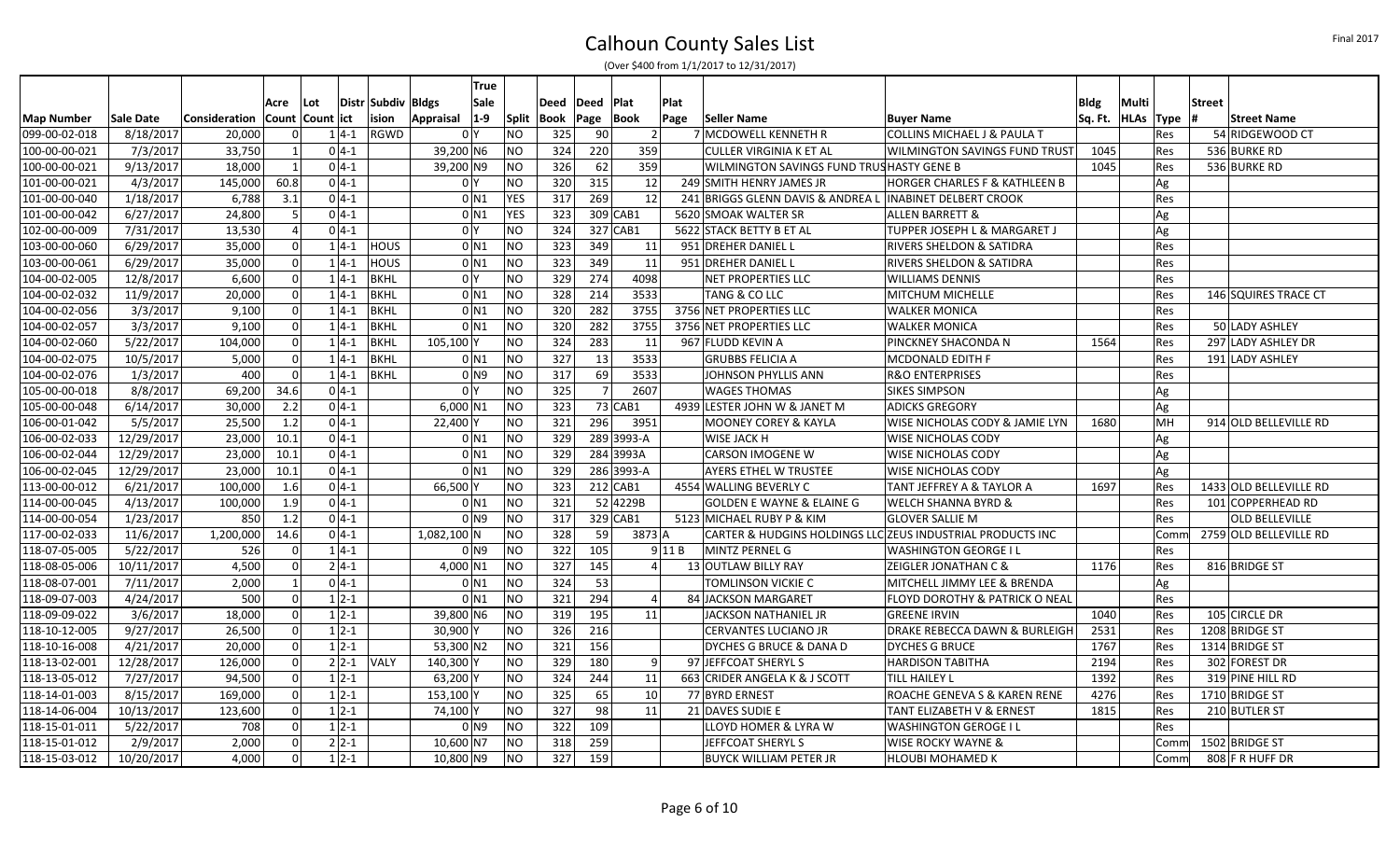Calhoun County Sales List (Over \$400 from 1/1/2017 to 12/31/2017)

|                   |            |                                     |           |     |          |                    |            | True              |            |             |              |                         |           |                                                               |                                                             |             |                       |               |                       |
|-------------------|------------|-------------------------------------|-----------|-----|----------|--------------------|------------|-------------------|------------|-------------|--------------|-------------------------|-----------|---------------------------------------------------------------|-------------------------------------------------------------|-------------|-----------------------|---------------|-----------------------|
|                   |            |                                     | Acre      | Lot |          | Distr Subdiv Bldgs |            | Sale              |            | Deed        | Deed   Plat  |                         | Plat      |                                                               |                                                             | <b>Bldg</b> | Multi                 | <b>Street</b> |                       |
| <b>Map Number</b> | Sale Date  | Consideration   Count   Count   ict |           |     |          | ision              | Appraisal  | $1-9$             | Split      | <b>Book</b> | Page         | Book                    | Page      | Seller Name                                                   | <b>Buyer Name</b>                                           |             | Sq. Ft.   HLAs   Type |               | <b>Street Name</b>    |
| 118-15-05-001     | 12/28/2017 | 30,000                              | -ol       |     | $1 2-1$  |                    | 26,200 N1  |                   | ΝO         | 329         | 282          |                         |           | <b>WHETSTONE WALTER D III</b>                                 | WISE ENTERPRISE LLC                                         |             | Comm                  |               | 1505 BRIDGE ST        |
| 118-15-05-004     | 2/20/2017  | 14,000                              | -ol       |     | $1 2-1$  |                    | $3,900$ N1 |                   | NO         | 319         | 12           |                         |           | <b>SHANNON STACY &amp; IRENE</b>                              | <b>WESTBURY JAMES K JR</b>                                  |             | Comm                  |               | 1605 BRIDGE ST        |
| 118-15-07-003     | 8/11/2017  | 30,000                              | -ol       |     | $1 2-1$  |                    | 13,100 N1  |                   | NO         | 325         | 130          |                         |           | SPIRES JAMES LAVERNE JR                                       | <b>SIKES TERRI LYNNE</b>                                    |             | Comn                  |               | 1309 BRIDGE ST        |
| 118-15-08-014     | 2/14/2017  | 1,500                               | -ol       |     | $1 2-1$  |                    |            | $0$ N1            | NO         | 318         | 331          |                         |           | 114 MACK ADA                                                  | <b>FELDER LEONDRAY M</b>                                    |             | Res                   |               | 105 CHURCH ST         |
| 118-15-08-020     | 12/13/2017 | 40,000                              | -ol       |     | $3 2-1$  |                    | 48,600 N6  |                   | NO         | 329         | 200          |                         |           | 114 BROWN JOSEPH                                              | <b>US BANK NA TRUSTEE</b>                                   | 984         | Res                   |               | 104 PARIS LANE        |
| 118-15-13-006     | 11/13/2017 | 30,000                              | -ol       |     | $1 2-1$  |                    | $5,600$ N1 |                   | NO         | 328         | 254          |                         |           | MILLER SANDRA S                                               | POUND ALNITA                                                |             | Comn                  |               | 1709 BRIDGE ST        |
| 118-15-13-007     | 11/13/2017 | 30,000                              | -ol       |     | $1 2-1$  |                    | 32,700 N1  |                   | NO         | 328         | 254          | -5                      |           | 6 MILLER SANDRA S                                             | POUND ALNITA                                                | 1115        | Res                   |               | 1711 BRIDGE ST        |
| 118-16-09-001     | 1/3/2017   | 2,400                               | 0         |     | $4 2-1 $ |                    |            | 0 N 9             | NO         | 319         | 95           |                         |           | 92 MILLER ROOSEVELT                                           | <b>WILLIAMS WINDELL</b>                                     |             | Res                   |               |                       |
| 118-16-09-001     | 2/3/2017   | 2,400                               | -ol       |     | $4 2-1 $ |                    |            | $0$ N1            | <b>NO</b>  | 318         | 159          |                         |           | 92 MILLER ROOSEVELT                                           | <b>WILLIAMS WINDELL</b>                                     |             | Res                   |               |                       |
| 118-16-09-017     | 5/22/2017  | 736                                 | 0         |     | $2 2-1 $ |                    |            | 0 N9              | <b>NO</b>  | 322         | 103          | $\overline{\mathbf{1}}$ |           | 92 HOPKINS ESTELLE HEIRS OF                                   | <b>WASHINGTON GEORGE I L</b>                                |             | Res                   |               | 132 LOWER MULLER      |
| 119-16-04-002     | 4/19/2017  | 20,000                              | 0         |     | $1 2-1 $ | LEWS               | 82,100 N1  |                   | <b>NO</b>  | 321         | 108          |                         |           | 136 THORNLEY WANDA D                                          | <b>HAKIM RUMSY H</b>                                        | 1428        | Res                   |               | 306 RUCKER DR         |
| 119-16-05-007     | 11/8/2017  | 120,000                             | 0         |     | $1 2-1$  | LEWS               | 92,900 Y   |                   | ΝO         | 328         | 177          | 10                      |           | 69 REED JAMES R JR                                            | <b>BUTLER BRIAN A</b>                                       | 1906        | Res                   |               | 114 AZALEA DR         |
| 119-16-06-016     | 10/2/2017  | 150,000                             | $\Omega$  |     | $1 2-1$  | LEWS               |            | $0$ N1            | <b>NO</b>  | 327         | $6 \mid$     | 10                      |           | 790 KEEZEL DENISE W                                           | ADELMAN BENJAMIN C                                          |             | Res                   |               |                       |
| 120-00-02-040     | 10/27/2017 | 54,000                              | 39.9      |     | $0 4-1$  |                    |            | $0$ <sub>N1</sub> | <b>NO</b>  | 327         |              | 250 CAB1                |           | 5298 QUEEN GLENDA SMITH                                       | CRAWFORD STEPHEN B & MARIAN L                               |             | Ag                    |               |                       |
| 120-00-02-041     | 10/27/2017 | 54,000                              | 0.9       |     | $0 4-1 $ |                    |            | 0 N 1             | NO         | 327         |              | $250$ CAB1              |           | 5298 QUEEN GLENDA SMITH                                       | CRAWFORD STEPHEN B & MARIAN L                               |             | Ag                    |               |                       |
| 121-00-01-022     | 7/6/2017   | 10,000                              | $\vert$ 3 |     | $0 4-1 $ |                    | $1,000$ N1 |                   | NΟ         | 324         | 33           | 3264                    |           | MILLER COMMUNICATIONS INC                                     | ROCK COMMUNICATIONS LLC                                     |             | Res                   |               |                       |
| 121-00-02-014     | 1/23/2017  | 110,000                             | 5         |     | $0 4-1 $ |                    | 1,800 N1   |                   | NO         | 317         | 321          | 10                      |           | 295 JOHNSON AMANDA J                                          | ADAMS ROBERT W JR &                                         |             | <b>Res</b>            |               | 51 MARTIN RD          |
| 122-00-02-022     | 11/17/2017 | 135,000                             | 14.6      |     | $0 4-1 $ |                    | 47,200Y    |                   | NΟ         | 328         | 250          |                         |           | 277 WHITMAN REALTY LLC                                        | <b>WHITMAN VERNON A</b>                                     | 1124        | Res                   |               | 207 PASTURE LN        |
| 126-00-00-037     | 3/29/2017  | 5,000                               | 0.6       |     | $0 4-1 $ |                    | 18,600 N9  |                   | NO         | 320         | 243          | 11                      |           | 293 NEDD ROSE MARIE & ET AL                                   | <b>FREEMAN BRENDA</b>                                       | 1130        | Res                   |               | 1375 BELLEVILLE RD    |
| 127-00-03-028     | 1/5/2017   | 260,750                             | 0         |     |          | $2 4-1 $ CLCC      | 331,700 N6 |                   | NΟ         | 318         |              | 225 3964B               |           | <b>HEWETT ANN</b>                                             | FIRST CITIZENS BANK & TRUST CO                              | 3552        | Res                   |               | 80 LONGEST DR         |
| 128-00-00-051     | 5/1/2017   | 121,700                             | 0         |     | $1 4-1 $ | DRFD               | 129,900 N6 |                   | NO         | 322         | 111          |                         |           | 2059 11/838 CHARLES MICHAEL P                                 | BAYVIEW LOAN SERVICING LLC                                  | 1920        | Res                   |               | 700 SIKES RD          |
| 128-00-00-051     | 11/2/2017  | 86,000                              | -ol       |     | $1 4-1$  | DRFD               | 129,900 Y  |                   | NO         | 328         | 80           |                         |           | 2059 11/838 BAYVIEW LOAN SERVICING LLC                        | <b>DAVIS JACQUELINE</b>                                     | 1920        | <b>Res</b>            |               | 700 SIKES RD          |
| 129-00-00-006     | 7/19/2017  | 212,000                             | 4.5       |     | $0 4-1 $ |                    | 253,900 Y  |                   | NO         | 324         | 171          |                         | 760 3973B | <b>WAGNER KYLE &amp; DIANA JOY</b>                            | <b>CAINES ABRAHAM J</b>                                     | 3903        | Res                   |               | 62 DOGWOOD ACRES      |
| 129-00-00-070     | 5/31/2017  | 18,000                              | 1.9       |     | $0 4-1 $ |                    |            | 0 <sup>1</sup>    | NO         | 322         | 268          | 11                      |           | 986 LACHANCE JAMES R & HEATHER                                | ANTLEY SPRINGS TIMBER LLC                                   |             | Ag                    |               |                       |
| 130-00-00-003     | 12/28/2017 | 60,000                              | -ol       |     | $1 4-1$  |                    | 40,100 N2  |                   | <b>NO</b>  | 329         | 298          | 866                     |           | TOMLINSON VICKIE C                                            | TOMLINSON JOSEPH E                                          |             | Comn                  |               | 104 GUESS LN          |
| 130-01-02-005     | 12/2/2017  | 20,000                              | -ol       |     | $1 2-1$  |                    | 17,900 Y   |                   | NO         | 329         | 107          | 4651                    |           |                                                               | PLUSH SARAH A & WAYNE JTWROS DUCKSON ANNIE R & WILLIAM C JR | 567         | Res                   |               | 122 ORIOLE CR         |
| 130-01-06-001     | 1/23/2017  | 3,000                               | 0         |     | $1 2-1$  |                    | $6,200$ N9 |                   | NO         | 317         |              | 327 3789 B              |           | <b>GLOVER CELIA</b>                                           | R & O ENTERPRISE                                            |             | Comn                  |               | 181 HARRY C RAYSOR DR |
| 130-01-06-001     | 2/1/2017   | 3,000                               | 0         |     | $1 2-1$  |                    | $6,200$ N9 |                   | NO         | 318         |              | 86 3789 B               |           | <b>GLOVER CELIA</b>                                           | R & O ENTERPRISE                                            |             | Comn                  |               | 181 HARRY C RAYSOR DR |
| 130-03-05-020     | 10/3/2017  | 122,000                             | 0         |     | $1 2-1$  |                    | 97,300 Y   |                   | NO         | 327         | $\mathbf{1}$ | 12                      |           | 66 WHETSTONE JUSTIN A                                         | SULLIVAN GEORGIA RENEE                                      | 1305        | Res                   |               | 121 LEXINGTON AVE     |
| 130-03-07-014     | 1/7/2017   | 5,000                               | 0.6       |     | $0 2-1$  |                    |            | $0$ <sub>N1</sub> | <b>YES</b> | 317         |              | 236 CAB1                |           | 5563 WANNAMAKER SC PROPERTIES LLC STROCK LAWRENCE WILLIAM III |                                                             |             | Res                   |               |                       |
| 130-04-02-014     | 9/27/2017  | 113,250                             | 0         |     | $1 2-1$  |                    | 72,900 Y   |                   | NO         | 326         | 253          |                         |           | 144 HUTTO ANNIE LAURA &                                       | BLACK JILLIAN & BALDWIN GLENDA                              | 1523        | Res                   |               | 409 BUTLER ST         |
| 130-04-02-016     | 10/25/2017 | 50,000                              | -ol       |     | $1 2-1$  |                    | 47,600Y    |                   | NO         | 327         | 248          | 2239                    |           | MORRIS EDWIN C & PATRICIA M                                   | MANGUM JONATHAN                                             | 1477        | Res                   |               | 405 BUTLER ST         |
| 130-04-03-003     | 11/6/2017  | 159,900                             | 0         |     | $2 2-1 $ |                    | 113,000 Y  |                   | <b>NO</b>  | 328         | 208          | 2375                    |           | <b>CRAIG JACQUELINE R</b>                                     | DAWSEY ROBERT DOUGLAS SR &                                  | 2272        | Res                   |               | 412 BUTLER ST         |
| 130-04-03-009     | 9/8/2017   | 13,000                              | -ol       |     | $1 2-1$  |                    | 36,400 N1  |                   | NO         | 326         | 25           |                         |           | ZEIGLER SANDRA                                                | FICEK TED & RACHEL BAIR                                     | 1355        | Res                   |               | 409 PINE HILL RD      |
| 133-00-00-006     | 3/28/2017  | 329,500                             | 22.7      |     | $0 4-1$  |                    | 172,300 N1 |                   | ΝO         | 320         | 305          | 4095 A                  |           | HALLMAN MICHAEL J                                             | <b>HOUPE LISA ANN &amp;</b>                                 | 1900        | Res                   |               | 269 PURPLE MARTIN DR  |
| 133-00-00-007     | 3/28/2017  | 329,500                             | 22.7      |     | $0 4-1 $ |                    |            | $0$ N1            | ΝO         | 320         |              | 305 CAB1                |           | 4828 HALLMAN MICHAEL J                                        | <b>HOUPE LISA ANN &amp;</b>                                 |             | Ag                    |               |                       |
| 134-00-00-041     | 6/30/2017  | 5,000                               | $\Omega$  |     | $1 4-1$  |                    |            | $0$ N1            | <b>YES</b> | 324         | 14           | 3536                    |           | <b>HUGGINS HAROLD LEE</b>                                     | SMITH JO ANN                                                |             | Res                   |               |                       |
| 139-00-00-030     | 9/16/2017  | 4,400                               | 41.6      |     | $0 4-1 $ |                    | 2,200 N2   |                   | ΝO         | 326         |              | 160 3548 B              |           | MCIVER JOHN W II MISTY RUCKER                                 | MCIVER JOHN W II &                                          |             | Ag                    |               | 31 TURKEY TRACK LN    |
| 140-00-00-008     | 4/26/2017  | 102,660                             | 30.5      |     | $0 4-1$  |                    |            | 0 N1              | ΝO         | 322         |              | 190 CAB1                |           | 5597 MITCHELL FURMAN ETAL                                     | EDEN CARL RANDLE & SHARON I                                 |             | Ag                    |               |                       |
| 140-00-00-023     | 5/31/2017  | 41,720                              | 20.9      |     | $0 4-1 $ |                    |            | 0 N1              | <b>YES</b> | 322         |              | 215 CAB1                |           | 5597 EDEN CARL RANDLE & SHARON                                | <b>CHASTAIN BARRY N &amp; JERRY S &amp;</b>                 |             | Ag                    |               |                       |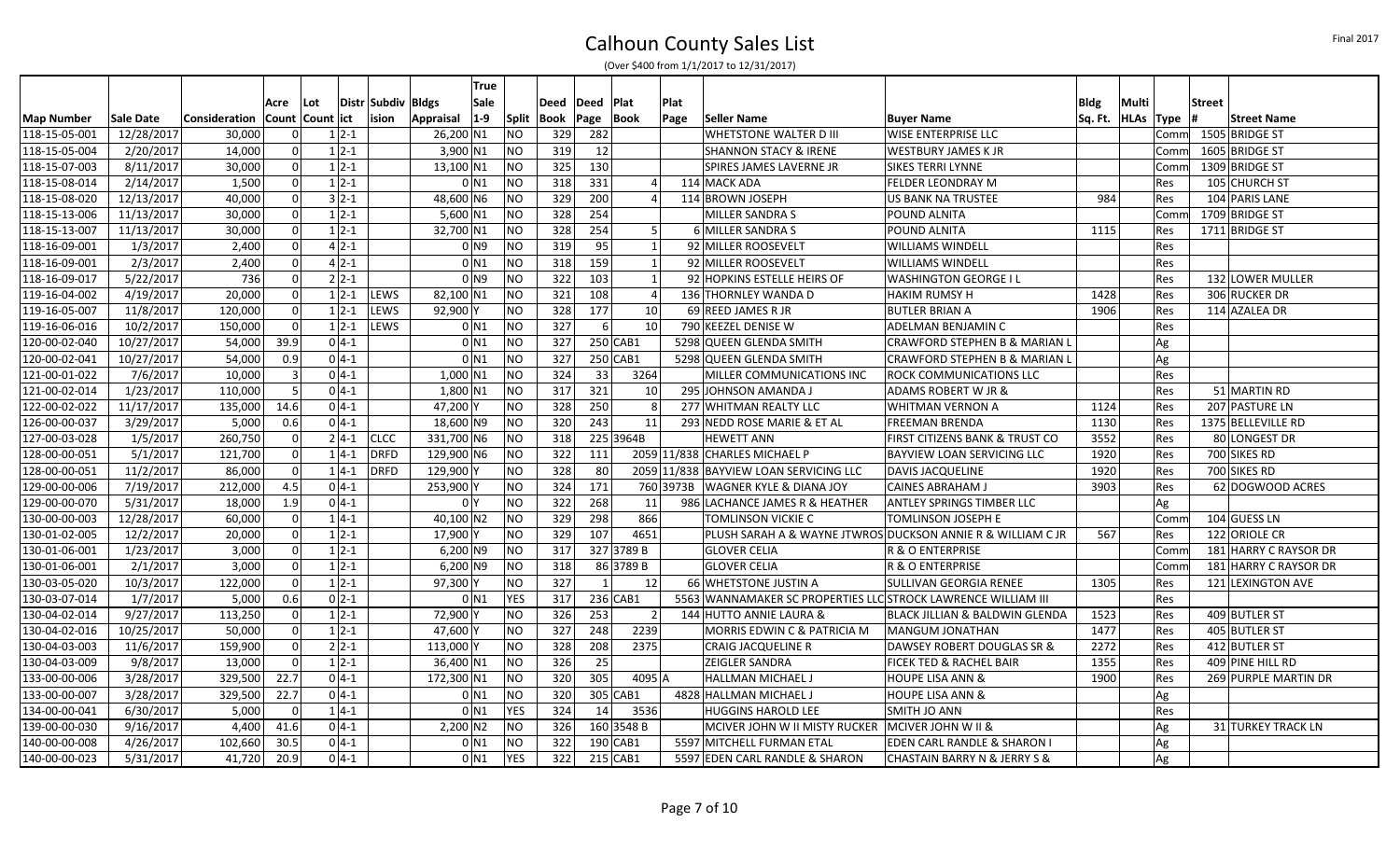|                   |                        |                      |            |                  |                      |                    |                      | True                             |                 |            |          |              |              |                                                        |                                                                 |             |                       |                           |
|-------------------|------------------------|----------------------|------------|------------------|----------------------|--------------------|----------------------|----------------------------------|-----------------|------------|----------|--------------|--------------|--------------------------------------------------------|-----------------------------------------------------------------|-------------|-----------------------|---------------------------|
|                   |                        |                      | Acre       | Lot              |                      | Distr Subdiv Bldgs |                      | Sale                             |                 | Deed       | Deed     | <b>Plat</b>  | Plat         |                                                        |                                                                 | <b>Bldg</b> | Multi                 | <b>Street</b>             |
| <b>Map Number</b> | Sale Date              | <b>Consideration</b> |            | Count Count lict |                      | ision              | Appraisal            | $ 1-9 $                          | <b>Split</b>    | Book       | Page     | ∣Book        | Page         | Seller Name                                            | <b>Buyer Name</b>                                               |             | Sq. Ft.   HLAs   Type | Street Name               |
| 141-00-00-016     | 4/27/2017              | 415,000              | 202.7      |                  | $0 4-1$              |                    |                      | 0 <sup>1</sup>                   | NO              | 321        |          | $321$ CAB1   |              | 5397 CARLIN BRETT C &                                  | DOGWOOD HILLS FARM OF                                           |             | Ag                    |                           |
| 144-00-00-023     | 6/1/2017               | 446,250              | 127.5      |                  | $0 4-1 $             |                    |                      | 0 <sup>1</sup>                   | NO              | 322        | 301      | 3010         |              | WANNAMAKER S C PROPERTIES LLODJS PROPERTIES LLC        |                                                                 |             | Ag                    |                           |
| 149-00-00-030     | 3/21/2017              | 64,170               | 20.7       |                  | $0 1-1$              |                    |                      | 0 <sup>1</sup>                   | NO              | 320        | 136      |              |              | <b>AUSTIN CAROL D</b>                                  | POOSER JUDITH A                                                 |             | Ag                    |                           |
| 150-12-04-004     | 2/3/2017               | 750                  |            | -ol              | $1 1-1 $ FERS        |                    |                      | $01$ N9                          | NO              | 318        | 161      |              |              | <b>HAYES ROSA M</b>                                    | CARTER JESSIE & CASSANDRA                                       |             | Res                   | <b>CEMETARY RD</b>        |
| 150-14-02-005     | 3/13/2017              | 67,500               |            | -OI              | $3 1-1$              |                    | 81,500 N1            |                                  | ΝO              | 320        | 28       |              |              | <b>BULL HELEN D</b>                                    | SPRING VALLEY PROPERTIES LLC                                    |             | Comn                  | 302 BOYCE LAWTON DR       |
| 150-15-01-006     | 9/11/2017              | 22,000               |            | $\Omega$         | $1 1-1$              |                    | 41,700 Y             |                                  | NO              | 326        | 188      |              |              | WHITTIER RONALD & CATHERINE                            | <b>FOWLER TERRY V</b>                                           | 978         | Res                   | 8110 OLD STATE RD         |
| 150-15-02-001     | 8/8/2017               | 100,000              |            | -ol              | $2 1-1 $             |                    | 116,100 Y            |                                  | NO              | 325        | 16       |              | Jul-58 9/423 | <b>ARANT LEROY L JR</b>                                | <b>GODWIN SARAH A</b>                                           | 1856        | Res                   | 103 DOGWOOD ST            |
| 150-15-04-001     | 5/19/2017              | 145,900              |            | -ol              | $1 1-1$              |                    | 126,300 Y            |                                  | NO              | 323        | 99       | 11           |              | 845 SUMMERS DAVID W JR                                 | <b>GILLIARD TYRONE</b>                                          | 2134        | Res                   | 8010 OLD STATE RD         |
| 150-15-06-003     | 8/30/2017              | 194,500              |            | 0                | $1 1-1$              |                    | 85,400               |                                  | <b>NO</b>       | 325        | 292      | 12           |              | 259 HOLMES MARY ALICE TRUSTEE                          | HALES JOSHUA B                                                  | 1838        | Res                   | 104 DOGWOOD ST            |
| 150-15-06-004     | 12/20/2017             | 152,000              |            | 0                | $1 1-1$              |                    | 136,300              |                                  | NO              | 329        | 186      | 10           |              | 610 SPARKMAN BEATRICE D                                | <b>RAST BRITNEY A</b>                                           | 2091        | Res                   | 106 DOGWOOD ST            |
| 150-15-08-002     | 9/27/2017              | 250,000              |            | $\Omega$         | $1 1-1$              |                    | 261,100 <sup>N</sup> |                                  | <b>NO</b>       | 327        | 235      |              |              | 256 BRADSHAW GUELFA TORRI                              | <b>RILEY CHRISTOPHER B &amp;</b>                                | 4612        | Res                   | 106 SECOND ST             |
| 150-16-01-002     | 12/14/2017             | 31,500               |            | -ol              | $1 1-1 $             |                    |                      | 0 <sup>Y</sup>                   | <b>NO</b>       | 329        |          | $146$ IN FIL |              | <b>HODGE HALEY S</b>                                   | RILEY CHRISTOPHER B & REBECCA                                   |             | Res                   |                           |
| 151-00-00-054     | 5/26/2017              | 37,160               | 5.8        |                  | $0 1-1$              |                    |                      | $0$ N1                           | <b>YES</b>      | 322        |          | $160$ CAB1   |              | 5286 RILEY ROBERT H JR ET AL                           | <b>EDWARDS KEVIN E</b>                                          |             | Res                   |                           |
| 151-00-00-055     | 5/26/2017              | 37,160               | 3.5        |                  | $0 1-1$              |                    |                      | $0$ N <sub>1</sub>               | <b>YES</b>      | 322        |          | $160$ CAB1   |              | 5286 RILEY ROBERT H JR ET AL                           | <b>EDWARDS KEVIN E</b>                                          |             | Res                   |                           |
| 156-00-00-018     | 10/19/2017             | 17,000               | 6.5        |                  | $0 4-1 $             |                    |                      | 0 Y                              | NO              | 327        | 143      | 3151         |              | PINCKNEY MICHELLE LYN GUERRER HALES CHRISTOPHER L      |                                                                 |             | Ag                    |                           |
| 157-00-00-030     | 2/27/2017              | 3,000                | 0.9        |                  | $0 4-1 $             |                    |                      | $0$ N1                           | <b>NO</b>       | 319        | 70       | 10           |              | 375 WILES JEAN B                                       | RUCKER KELLI & HALES JASON                                      |             | Res                   | 378 WINDING BROOK DR      |
| 157-00-00-030     | 6/22/2017              | 3,000                | 0.9        |                  | $0 4-1 $             |                    |                      | 0 <sub>N2</sub>                  | NO              | 324        | 12       | 10           |              | 375 HALES JASON                                        | <b>RUCKER KELLI</b>                                             |             | Res                   | 378 WINDING BROOK DR      |
| 157-03-00-012     | 10/10/2017             | 20,000               | 0.8        |                  | $0 1-1$              |                    | 44,800 N2            |                                  | NO              | 328        |          | 206 CAB1     |              | 4622 GODWIN JOHN                                       | <b>GODWIN RILEY R &amp;</b>                                     | 978         | Res                   | 8207 OLD STATE RD         |
| 157-04-00-004     | 10/2/2017              | 150,000              |            | -ol              | $1 1-1$              |                    | 131,800 N2           |                                  | NO              | 326        | 318      |              |              | RAST EDWARD M JR                                       | <b>BURCH EDWARD B &amp; ERIN RAST</b>                           | 2194        | Res                   | 8256 OLD STATE            |
| 158-00-00-015     | 3/21/2017              | 75,480               | 25.2       |                  | $0 4-1 $             |                    |                      | 0 <sup>1</sup>                   | NO              | 320        | 139      |              |              | <b>AUSTIN CAROL D</b>                                  | <b>KNOT FARMING LLC</b>                                         |             | Ag                    |                           |
| 158-00-00-057     | 2/16/2017              | 5,250                |            | $\mathbf 0$      | $1 4-1$              | GRAS               |                      | $0$ N1                           | <b>NO</b>       | 318        | 310      | 3444         |              | LEMON SYLVIA M                                         | <b>BROOKLAND ENTERPRISES LLC</b>                                |             | Res                   | 114 NATES STORE           |
| 159-00-00-016     | 3/27/2017              | 250,000              | 3.6        |                  | $0 4-1$              |                    | 162,400 Y            |                                  | NO              | 320        |          | 262 3787B    |              | KINGS GRANT PROPERTIES LLC                             | PERROW JOHN D                                                   | 4506        | <b>Res</b>            | 555 MOSSDALE RD           |
| 167-00-00-015     | 10/23/2017             | 20,000               |            | 0                | $1 4-1 $             |                    | 28,300 N1            |                                  | <b>NO</b>       | 327        | 252      |              |              | <b>FREDERICK ABRAHAM</b>                               | <b>HANES RICKY</b>                                              | 1040        | Res                   | 101 CHINABERRY CT         |
| 168-00-02-004     | 2/3/2017               | 1,000                |            | 0                | $1 4-1 $             |                    |                      | 0 <sub>1</sub>                   | <b>NO</b>       | 318        | 163      |              |              | FRIDAY GRACE ANN HEIRS OF                              | <b>HANES BEN</b>                                                |             | Ag                    |                           |
| 168-00-02-005     | 3/24/2017              | 1,200                | 0.4        |                  | $0 4-1$              |                    |                      | $0$ <sub>N1</sub>                | <b>NO</b>       | 320        | 223      |              |              | <b>RUMPH WILLIE</b>                                    | <b>HANES BEN</b>                                                |             | Ag                    |                           |
| 168-00-02-021     | 8/23/2017              | 3,000                | 0.7        |                  | $0 4-1 $             |                    |                      | 0 <sub>N1</sub>                  | <b>NO</b>       | 325        | 255      | 12           |              | 258 CLAXTON PAMELA                                     | <b>HANES BEN</b>                                                |             | Res                   |                           |
| 168-00-03-003     | 9/13/2017              | 1,000                | 4.6        |                  | $0 4-1 $             |                    |                      | 0 N 1                            | <b>NO</b>       | 328        | 19       |              |              | WAGES HIRAM THOMAS & C COWL TEMPLES GLENN A & C COWLES |                                                                 |             | Res                   |                           |
| 168-00-03-019     | 3/26/2017              | 19,400               |            | 0                | $1 4-1 $             |                    | 20,900 N6            |                                  | NO              | 320        | 271      |              |              | POWELL ELLIOTT L HEIRS OF                              | FT MOTTE PROPERTIES LLC                                         | 1067        | Res                   | 162 TOWN SQUARE ST        |
| 168-00-03-019     | 9/22/2017              | 24,000               |            | 0                | $1 4-1$              |                    | 20,900 N9            |                                  | NO              | 326        | 284      |              |              | POWELL ELLIOTT L HEIRS OF                              | HOMEPLACE PROPERTIES LLC                                        | 1067        | Res                   | <b>162 TOWN SQUARE ST</b> |
| 168-00-03-021     | 8/23/2017              | 3,000                | 0.8        |                  | $0 4-1 $             |                    |                      | $0$ N1                           | NO              | 325        | 255      | 12           |              | 258 CLAXTON PAMELA                                     | <b>HANES BEN</b>                                                |             | Res                   |                           |
| 168-00-03-036     | 8/23/2017              | 3,000                |            | -ol              | $1 4-1 $             |                    |                      | $0$ N1                           | NO              | 325        |          | 255 CAB1     |              | 5552 CLAXTON PAMELA                                    | <b>HANES BEN</b>                                                |             | Res                   | 574 WISE                  |
| 168-00-03-055     | 8/23/2017              | 3,000                |            | -ol              | $1 4-1$              |                    |                      | $0$ N1                           | NO              | 325        |          | 255 CAB1     |              | 5552 CLAXTON PAMELA                                    | <b>HANES BEN</b>                                                |             | <b>Res</b>            | <b>WISE</b>               |
| 174-00-00-019     | 8/10/2017              | 2,000                |            | 1                | $0 4-1$              |                    | 14,500 N1            |                                  | NO              | 325        | 12       |              |              | <b>SPIRES GLENN</b>                                    | <b>TABER RHETT H &amp; PAMELA R</b>                             |             | Comr                  | 881 COLONEL THOMSON HWY   |
| 176-00-01-026     | 8/8/2017               | 16,500               | 5.2        |                  | $0 4-1 $             |                    |                      | $0$ N1                           | N <sub>O</sub>  | 326        | 191      |              |              | WRIGHT SALATHIE X ET AL                                | <b>ROBINSON JUDY</b>                                            |             | Res                   |                           |
| 178-00-00-013     | 5/25/2017              | 149,000              |            | 47               | $0 4-1 $             |                    | 8,700 N1             |                                  | NO              | 322        | 323      | 3023         |              | <b>GRIFFIN JUDY A</b>                                  | <b>WRJ PROPERTIES LLC</b>                                       |             | Ag                    | <b>CHASER RANCH LN</b>    |
| 178-00-00-020     | 5/8/2017               | 50,000               | 13.6       |                  | $0 4-1$              |                    |                      | $0$ <sub>N1</sub>                | <b>NO</b>       | 322        | 74       | 11           |              |                                                        | 424 RAINS NORMAN L & CHRISTIE JTWR MARTINEZ MORALES FRANCISCA & |             | Ag                    | 444 VICE                  |
| 181-00-02-025     | 8/24/2017              | 500                  |            | -ol              | $1 4-1 $             |                    |                      | $0 \le 2$                        | <b>NO</b>       | 325        | 248      |              |              | <b>HOWARD JAMES M HEIRS OF</b>                         | <b>HOWARD KAREN</b>                                             |             | Res                   | 2188 OLD NUMBER SIX HWY   |
| 183-00-00-013     | 3/1/2017               | 43,000               |            | $\overline{2}$   | $0 4-1 $             |                    | 56,700               |                                  | NO              | 319        | 152      | 10           |              | 239 GHENT H EMANUEL & TERRI MART COFFEY SALLY          |                                                                 | 1496        | Res                   | 531 BOBWHITE RD           |
|                   |                        |                      |            |                  |                      |                    |                      |                                  |                 |            |          |              |              |                                                        |                                                                 |             |                       |                           |
| 183-00-00-044     |                        |                      |            |                  |                      |                    |                      |                                  |                 |            |          |              |              |                                                        |                                                                 |             |                       |                           |
| 183-00-00-038     | 2/23/2017<br>2/23/2017 | 6,000<br>6,000       | 1.4<br>1.4 |                  | $0 4-1 $<br>$0 4-1 $ |                    |                      | 0 <sup>N</sup><br>0 <sup>1</sup> | NO<br><b>NO</b> | 319<br>319 | 47<br>44 | 10<br>10     |              | 505 SHULER JOE L &<br>999 BLOOME SHIRLEY L &           | MILLER RICHARD P<br>MILLER RICHARD                              |             | Res<br>Res            |                           |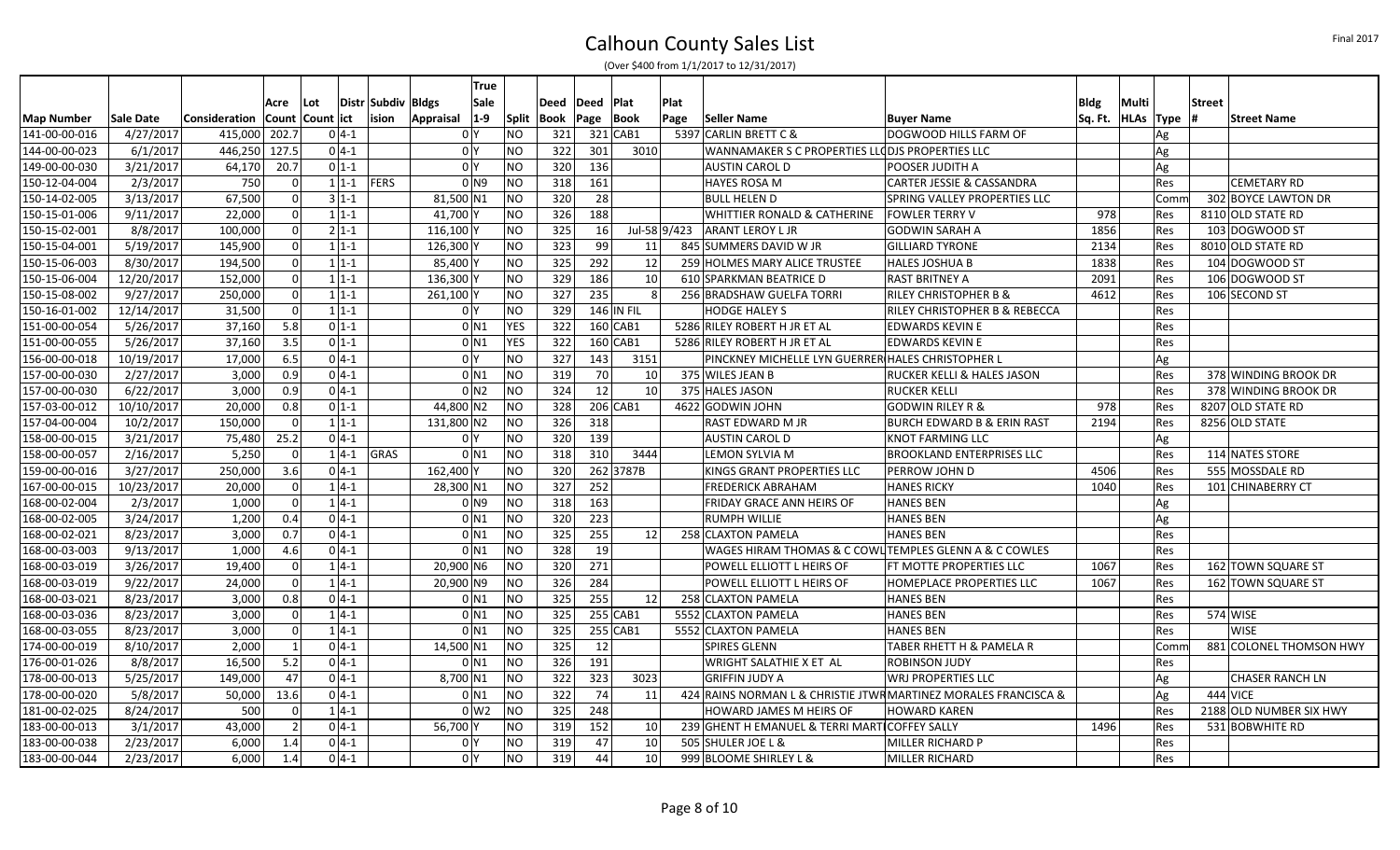|                   |            |                      |                |                   |          |                |                  | True               |                |      |                     |                 |      |                                                           |                                                           |         |             |            |               |                          |
|-------------------|------------|----------------------|----------------|-------------------|----------|----------------|------------------|--------------------|----------------|------|---------------------|-----------------|------|-----------------------------------------------------------|-----------------------------------------------------------|---------|-------------|------------|---------------|--------------------------|
|                   |            |                      | Acre           | Lot               |          | Distr   Subdiv | <b>Bldgs</b>     | Sale               |                | Deed | <b>Plat</b><br>Deed |                 | Plat |                                                           |                                                           | Bldg    | Multi       |            | <b>Street</b> |                          |
| <b>Map Number</b> | Sale Date  | <b>Consideration</b> |                | Count  Count  ict |          | lision         | Appraisal        | $ 1-9 $            | Split          | Book | Page                | Book            | Page | <b>Seller Name</b>                                        | <b>Buyer Name</b>                                         | Sq. Ft. | <b>HLAs</b> | Type       |               | <b>Street Name</b>       |
| 186-00-00-004     | 10/3/2017  | 330,000              | 15.6           |                   | $0 4-1 $ |                | 175,900 N2       |                    | NΟ             | 326  | 328 CAB1            |                 |      | 5352 DUFFORD ESTHER H                                     | <b>HOUCK BATES R</b>                                      | 3732    |             | Res        |               | 9324 OLD STATE           |
| 187-00-00-001     | 3/6/2017   | 133,000              | 1.2            |                   | $0 4-1 $ |                | 99,400 Y         |                    | NΟ             | 319  | 226                 | 11              |      | 196 GATES JAMES A SR LIFE ESTATE                          | MURPHY JAMES                                              | 1765    |             | Res        |               | 9715 OLD STATE RD        |
| 190-00-00-003     | 2/7/2017   | 149,420              | 48.2           |                   | $0 4-1$  |                |                  | 0 <sup>1</sup>     | <b>NO</b>      | 318  | 249                 |                 |      | 188 FELKEL GENE C ETAL                                    | <b>SOUTHERN FARMLANDS LLC</b>                             |         |             | Ag         |               |                          |
| 191-00-01-039     | 3/23/2017  | 3,000                | $\overline{2}$ |                   | $0 4-1 $ |                | $1,000$ N1       |                    | <b>NO</b>      | 320  | 207                 | 10              |      | 738 JEFFCOAT JACK DANIEL                                  | COLE THOMAS F JR & JUDY R                                 |         |             | Res        |               | <b>MIDWAY</b>            |
| 191-00-02-012     | 5/5/2017   | 200,000              | 1.7            |                   | $0 4-1 $ |                | 141,800          |                    | NO             | 321  | 290                 | 11              |      | 835 JAMES JILLIAN J &                                     | <b>LEPLEY MARY E</b>                                      | 1999    |             | Res        |               | 822 PICKETT LEVEL RD     |
| 191-00-02-045     | 6/9/2017   | 26,550               | 8.9            |                   | $0 4-1$  |                |                  | $0$ N1             | <b>YES</b>     | 324  | 55 CAB1             |                 |      | 5611 BAIR ROBERT M JR ET AL                               | LYONS BROTHERS FARMS LLC                                  |         |             | Res        |               |                          |
| 191-00-03-010     | 5/1/2017   | 30,000               | 3.7            |                   | $0 4-1$  |                | 91,600 N6        |                    | NO             | 322  | 139                 | 10 <sup>1</sup> |      | 416 PINNEX RUBY ELAINE                                    | <b>FLAGSTAR BANK FSB</b>                                  | 2049    |             | Res        |               | 204 BARONET LN           |
| 192-00-00-059     | 4/21/2017  | 47,000               | 0.8            |                   | $0 4-1 $ |                | 102,800 N2       |                    | NO             | 321  | 170                 | 4205 A          |      | TEMPLE EMILY FELKEL ET AL                                 | <b>HENSON BRIAN</b>                                       | 2441    |             | Res        |               | 1234 MIDWAY              |
| 193-00-00-011     | 12/6/2017  | 26,500               | 10.6           |                   | $0 4-1$  |                |                  | 0 <sup>1</sup>     | NΟ             | 329  | $114$ CAB1          |                 |      | 4684 FELKEL J T JR                                        | MIMS TAMMY S                                              |         |             | Ag         |               | <b>NATES STORE</b>       |
| 193-00-00-038     | 5/5/2017   | 384,210 133.3        |                |                   | $0 4-1$  |                | $1,200 \, \, N1$ |                    | NO             | 326  | 219                 |                 |      |                                                           | ETHEREDGE DAN G REVOCABLE TR ETHEREDGE DAN G REVOCABLE TR |         |             | Ag         |               | 94 WOOD STORK TR         |
| 193-00-00-038     | 9/22/2017  | 384,210 133.3        |                |                   | $0 4-1 $ |                | $1,200 \, \, N1$ |                    | <b>NO</b>      | 326  | 225                 |                 |      | ETHEREDGE DAN G REVOCABLE TR BLACKMAN LEE B               |                                                           |         |             | Ag         |               | 94 WOOD STORK TR         |
| 193-00-00-039     | 5/5/2017   | 157,410              | 58.3           |                   | $0 4-1 $ |                |                  | 0 <sub>N1</sub>    | <b>NO</b>      | 326  | 217                 |                 |      |                                                           | ETHEREDGE DAN G REVOCABLE TR ETHEREDGE DAN G REVOCABLE TR |         |             | Ag         |               |                          |
| 193-00-00-039     | 9/22/2017  | 157,410              | 58.3           |                   | $0 4-1$  |                |                  | $0$ <sub>N1</sub>  | <b>NO</b>      | 326  | 221                 |                 |      | ETHEREDGE DAN G REVOCABLE TR BLACKMAN LEE B               |                                                           |         |             | Ag         |               |                          |
| 193-00-00-043     | 9/22/2017  | 384,210              | 9              |                   | $0 4-1$  |                |                  | $0$ N1             | <b>NO</b>      | 326  | 225                 |                 |      | ETHEREDGE DAN G, TRUSTEE                                  | <b>BLACKMAN LEE B</b>                                     |         |             | Ag         |               |                          |
| 194-00-00-016     | 1/6/2017   | 102,000              | 6 <sup>1</sup> |                   | $0 4-1 $ |                | 81,500           |                    | <b>NO</b>      | 317  | 147                 |                 |      | <b>BAIR DAVID B &amp; DONNA JTWROS</b>                    | <b>GALLAGHER STEVEN &amp; BARBARA</b>                     | 1408    |             | Res        |               | 124 WHISTLING SWAN RD    |
| 194-00-00-037     | 5/17/2017  | 249,000              | 0              |                   | $2 4-1 $ | PADD           | 198,300 Y        |                    | <b>NO</b>      | 322  | 66                  | 4041            |      | SMITH MARK J & GLORIA P JTWROSHUDGENS ARLENE R & ROBERT M |                                                           | 2743    |             | <b>Res</b> |               | 140 ROW BOAT LN          |
| 195-00-00-036     | 6/7/2017   | 115,000              | 10.1           |                   | $0 4-1$  |                | 203,900 N9       |                    | <b>NO</b>      | 323  | $28$ CAB1           |                 |      | 4921 BRANCH BANKING & TRUST COMPACRUZ AUDRA L             |                                                           | 2655    |             | Res        |               | 775 COMMUNITY CLUB       |
| 197-00-00-001     | 11/28/2017 | 18,000               | 5.2            |                   | $0 4-1 $ |                |                  | $0$ N1             | <b>NO</b>      | 329  | 111                 |                 |      | TRI-AG INV LLC                                            | KOON TIMOTHY CLAUDE JR &                                  |         |             | Ag         |               | <b>HALFWAY SWAMP RD</b>  |
| 197-00-00-002     | 11/28/2017 | 18,000               | 1              |                   | $0 4-1 $ |                |                  | $0$ N <sub>1</sub> | <b>NO</b>      | 329  | 11                  |                 |      | TRI AG INV LLC                                            | KOON TIMOTHY CLAUDE JR &                                  |         |             | Ag         |               | <b>HALFWAY SWAMP LN</b>  |
| 197-00-00-038     | 1/23/2017  | 9,700                | 12             |                   | $0 4-1$  |                |                  | 0 N 9              | <b>NO</b>      | 317  | 325                 |                 |      | HOLLAND MALISSIA ANN                                      | <b>HOBBS PEGGY</b>                                        |         |             | Ag         |               | <b>HUTTO POND RD</b>     |
| 197-00-00-050     | 11/28/2017 | 18,000               | 1.8            |                   | $0 4-1 $ |                |                  | $0$ N1             | <b>NO</b>      | 329  | 111                 |                 |      | TRI AG INV LLC                                            | KOON TIMOTHY CLAUDE JR &                                  |         |             | Ag         |               | <b>HALFWAY SWAMP LN</b>  |
| 197-00-00-053     | 11/28/2017 | 18,000               | $\vert$ 1      |                   | $0 4-1 $ |                |                  | $0$ N1             | <b>NO</b>      | 329  | 111                 |                 |      | TRI AG INV                                                | KOON TIMOTHY CLAUDE JR &                                  |         |             | Ag         |               | <b>HALFWAY SWAMP LN</b>  |
| 197-00-00-071     | 1/23/2017  | 9,600                | 10.4           |                   | $0 4-1 $ |                |                  | 0 <sub>1</sub>     | NO             | 317  | 323                 | 4313            |      | <b>HOLLAND MELISSA</b>                                    | <b>HOBBS PEGGY</b>                                        |         |             | Ag         |               | <b>HUTTO POND RD</b>     |
| 198-00-00-007     | 5/19/2017  | 129,998              | 68.4           |                   | $0 4-1 $ |                |                  | $0$ N1             | NO             | 322  | $87$ CAB1           |                 |      | 5612 INABINET PHYLLIS Z ET AL                             | <b>DANTZLER HAILEY</b>                                    |         |             | Ag         |               | <b>VICE RD</b>           |
| 198-00-00-032     | 1/31/2017  | 30,060               | 15             |                   | $0 4-1 $ |                |                  | $0$ N1             | <b>YES</b>     | 318  | 217 CAB1            |                 |      | 5579 INABINET PHYLLIS                                     | SHIRER KRISTIANE M                                        |         |             | Ag         |               |                          |
| 199-00-00-001     | 6/1/2017   | 160,312              | 56.4           |                   | $0 4-1 $ |                |                  | $0$ N1             | N <sub>O</sub> | 323  | $69$ CAB1           |                 |      | 5618 INABINET PHYLLIS Z ET AL                             | CARSON W RICHARD ET AL                                    |         |             | Ag         |               | <b>LONE STAR RD</b>      |
| 199-00-00-005     | 5/15/2017  | 94,860               | 37.2           |                   | $0 4-1 $ |                |                  | $0$ N1             | N <sub>O</sub> | 322  | 30 CAB1             |                 |      | 5603 INABINET PHYLLIS ET AL                               | <b>CRANFORD HENRY C III &amp;</b>                         |         |             | Ag         |               | <b>SHERLOCK RD</b>       |
| 199-00-00-010     | 1/31/2017  | 110,000              | 15             |                   | $04-1$   |                | 69,300 N1        |                    | N <sub>O</sub> | 318  | $209$ CAB1          |                 |      | 5577 INABINET PHYLLIS Z ET AL                             | KELLER ROBERT L & JEANNIE S                               | 2178    |             | Res        |               | 59 SHERLOCK RD           |
| 199-00-00-073     | 1/31/2017  | 21,285               | 12.9           |                   | $0 4-1$  |                |                  | $0$ N <sub>1</sub> | <b>YES</b>     | 318  | $213$ CAB1          |                 |      | 5578 INABINET PHYLLIS Z ET AL                             | <b>CARSON W RICHARD</b>                                   |         |             | Ag         |               |                          |
| 199-00-00-074     | 1/31/2017  | 2,000                | 0.3            |                   | $0 4-1 $ |                |                  | $0$ N <sub>1</sub> | <b>YES</b>     | 318  | $221$ CAB1          |                 |      | 5580 INABINET PHYLLIS Z ET AL                             | <b>GADBERRY JAMES E</b>                                   |         |             | Res        |               |                          |
| 199-00-00-075     | 3/1/2017   | 118,584              | 43.9           |                   | $0 4-1 $ |                |                  | $0$ <sub>N1</sub>  | <b>YES</b>     | 319  | 244 CAB1            |                 |      | 5586 INABINET PHYLLIS Z                                   | DONNELLY SHANNON M                                        |         |             | Ag         |               |                          |
| 201-00-00-017     | 7/12/2017  | 108,750              | 56             |                   | $0 4-1 $ |                |                  | 0 <sub>N2</sub>    | <b>NO</b>      | 325  | 101                 |                 |      | <b>GRAMLING LORRAINE J ET AL</b>                          | SHIRER MARGARET J                                         |         |             | Ag         |               | <b>MAYBRICK CREEK RD</b> |
| 213-00-00-006     | 11/15/2017 | 18,500               | $6 \mid$       |                   | $0 4-1 $ |                |                  | 0 <sub>N2</sub>    | <b>NO</b>      | 328  | 222                 |                 |      | <b>GATES ROY</b>                                          | <b>GATES MELVIN WENDELL TRUSTEE</b>                       |         |             | Res        |               |                          |
| 213-00-00-007     | 11/15/2017 | 18,500               | 6 <sup>1</sup> |                   | $0 4-1 $ |                |                  | $0$ N <sub>2</sub> | N <sub>O</sub> | 328  | 222                 |                 |      | <b>GATES ROY</b>                                          | <b>GATES MELVIN WENDELL TRUSTEE</b>                       |         |             | Res        |               |                          |
| 218-00-00-013     | 6/7/2017   | 150,000              | 58.7           |                   | $0 4-1 $ |                |                  | $0$ <sub>N1</sub>  | NO             | 323  | 84 CAB1             |                 |      | 4811 CSSC HOLDINGS LLC                                    | <b>TKBP LLC</b>                                           |         |             | Ag         |               |                          |
| 218-00-00-017     | 11/30/2017 | 255,000              | 15             |                   | $0 4-1 $ |                | 114,800 Y        |                    | NO             | 328  | 316                 | 10 <sup>1</sup> |      | 324 HARVISON SONYA TRUSTEE                                | <b>MUNDY KAREN A</b>                                      | 1731    |             | Res        |               | 792 OLD RIVER RD         |
| 219-00-02-017     | 2/1/2017   | 30,000               | 0              |                   | $1 4-1 $ | <b>SNFM</b>    | $6,300$ N1       |                    | NO             | 318  | 189                 | 2895            |      | <b>STURKIE BETTY H</b>                                    | <b>TANNER RONALD KEITH</b>                                | 672     |             | MH         |               | 199 GARDEN LN            |
| 219-00-02-089     | 7/19/2017  | 38,000               | $\Omega$       |                   | $1 4-1 $ | DAVD           | 20,000 Y         |                    | ΝO             | 324  | 133                 | 602             |      | LEE JOSEPH                                                | <b>RUCKER TONY</b>                                        |         |             | Res        |               | 163 STUMPHOLE RD         |
| 219-00-04-020     | 8/31/2017  | 55,000               | $\overline{2}$ |                   | $0 4-1$  |                | 40,100Y          |                    | ΝO             | 325  | 40                  | 11              |      | 323 WHITELEY PATRICK                                      | JACQUES CHARLOTTE J                                       | 972     |             | Res        |               | 3880 MCCORDS FERRY RD    |
| 219-00-05-030     | 1/3/2017   | 800                  | $\Omega$       |                   | $1 4-1$  | <b>BRGT</b>    |                  | 0 <sub>1</sub>     | <b>NO</b>      | 317  | 71                  |                 |      | WHITE D D                                                 | HUFFSTETLER DAVID                                         |         |             | <b>Res</b> |               | <b>OLD RIVER RD</b>      |